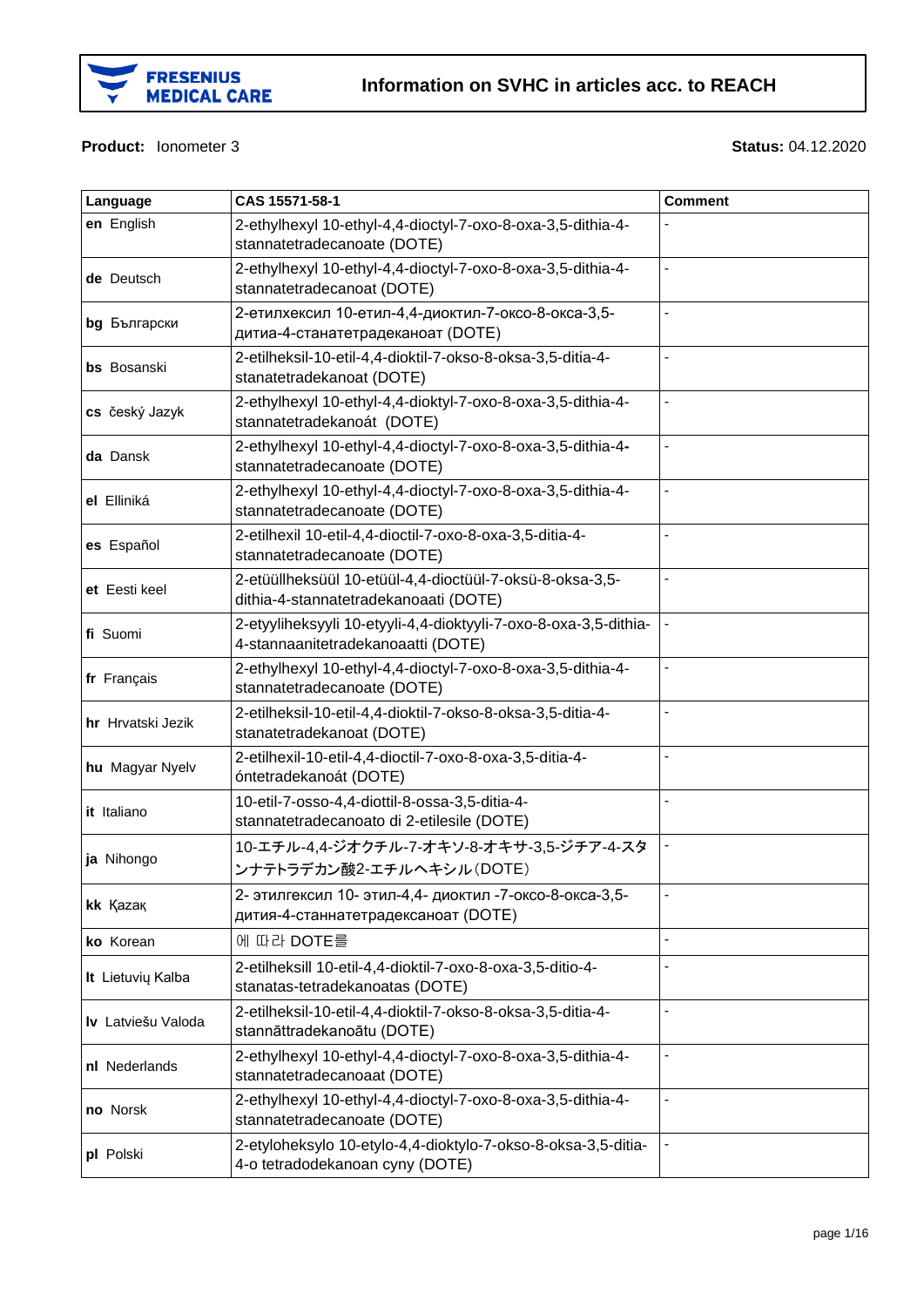

| pt Português       | 10-Etil-4,4-dioctil-7-oxo-8-oxa-3,5-ditia-4-<br>estanatetradecanoato de 2-etil-hexilo (DOTE) |                |
|--------------------|----------------------------------------------------------------------------------------------|----------------|
| ro Română          | 2-etilhexil 10-etil-4, 4-dioctil-7-oxo-8-oxa-3,5-ditia-4-stanate<br>tetradecanoat (DOTE)     | $\blacksquare$ |
| ru Russkij         | 2-этилгексил 10-этил-4,4-диоктил-7-оксо-8-окса-3,5-<br>дитиа-4-станатетра деканоат (ДОТА)    |                |
| sk Slovenský jazyk | 2-etylhexyl 10-etyl-4,4-dioktyl-7-oxo-8-oxa-3,5-ditia-4-<br>stannatetradekanoát (DOTE)       |                |
| sl Slovenski       | 2-etilheksil 10-etil-4,4-dioktil-7-okso-8-oksa-3,5-ditia-4-<br>stanatetradekanoat (DOTE)     |                |
| sr Srpski          | 2-etilheksil 10-etil-4,4-dioktil-7-okso-8-oksa-3,5-ditia-4-<br>stanatetradekanoat (DOTE)     |                |
| sv Svenska         | 2-ethylhexyl 10-ethyl-4,4-dioctyl-7-oxo-8-oxa-3,5-dithia-4-<br>stannatetradecanoate (DOTE)   | ä,             |
| tr Türkçe          | 2-etilheksil 10-etil-4,4-diositil-7-okso-8-oksa-3,5-ditiya-4-<br>stannatetradekanoat (DOTE)  | ä,             |
| zh-cn Zhongwen     | 二正辛基-双(巯乙酸2-乙基己酯)锡(DOTE)                                                                     |                |
| zh-tw Twi          | 10-乙基-4,4-二辛基-7-側氧<br>-8-氧代-3,5-二硫代-4-錫代<br>十四酸2-乙基己酯(DOTE)                                  |                |

| Language           | CAS 117-81-7                               | <b>Comment</b> |
|--------------------|--------------------------------------------|----------------|
| en English         | bis (2-ethylhexyl)phthalate (DEHP)         |                |
| de Deutsch         | Bis(2-ethylhexyl)phthalat (DEHP)           |                |
| bg Български       | Бис (2-етилхексил) фталат (DEHP)           |                |
| bs Bosanski        | bis(2-etil-heksil)-ftalat (DEHP)           |                |
| cs český Jazyk     | bis(2-ethylhexyl)-ftalát (DEHP)            |                |
| da Dansk           | di(2-ethylhexyl)phthalat (DEHP)            |                |
| el Elliniká        | φθαλικός δι (2-αιθυλοεξυλο) εστέρας (DEHP) | ä,             |
| es Español         | di(2-etilhexil)ftalato (DEHP)              |                |
| et Eesti keel      | bis(2-etüülheksüül)ftalaat (DEHP)          |                |
| fi Suomi           | bis(2-etyyliheksyyli)ftalaatti (DEHP)      | ä,             |
| fr Français        | bis (2-éthylhexyl)phthalate (DEHP)         |                |
| hr Hrvatski Jezik  | bis(2-etil-heksil)-ftalat (DEHP)           |                |
| hu Magyar Nyelv    | di(2-etilhexil)-ftalát (DEHP)              |                |
| it Italiano        | di-2-etilesilftalato (DEHP)                |                |
| ja Nihongo         | フタル酸ビス(2-エチルヘキシル) (DEHP)                   | ÷,             |
| kk Kazak           | бис (2-этилгексил) фталат (ДЭГФ)           |                |
| ko Korean          | bis (2-ethylhexyl)phthalate (DEHP)         |                |
| It Lietuviu Kalba  | bis(2-etilheksil)ftalatas (DEHP)           |                |
| Iv Latviešu Valoda | bis(2-etilheksil)ftalāts (DEHP)            |                |
| nl Nederlands      | bis (2-ethylhexyl)ftalaat (DEHP)           | ä,             |
| no Norsk           | bis (2-etylheksyl) ftalat (DEHP)           | ä,             |
| pl Polski          | ftalan di (2-etyloheksylu) (DEHP)          | ä,             |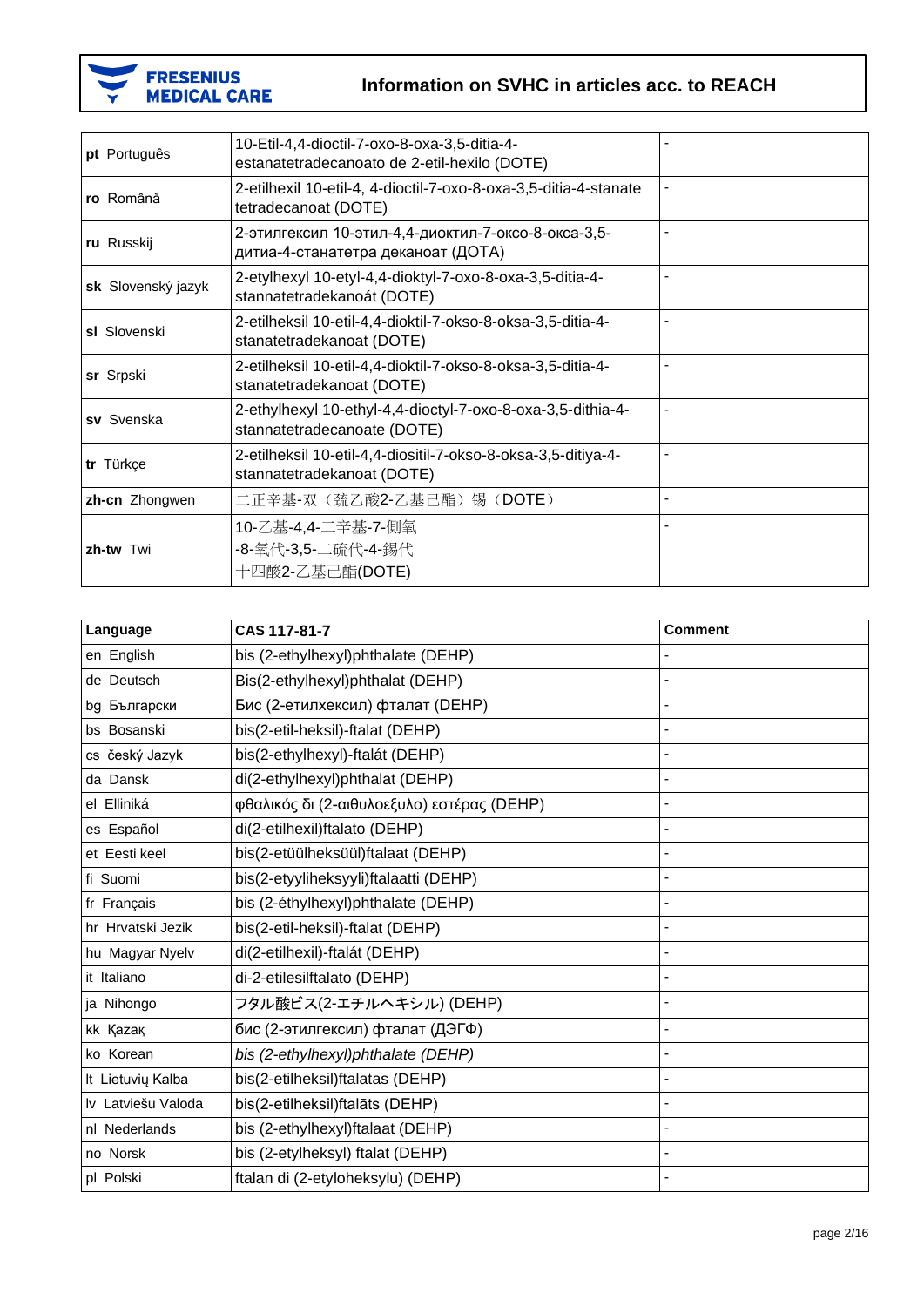

| pt Português       | ftalato de bis (2-etil-hexilo) (DEHP) |  |
|--------------------|---------------------------------------|--|
| ro Română          | Bis(2-etilhexil)ftalat (DEHP)         |  |
| ru Russkij         | бис-2-этилгексилфталат (ДЭГФ)         |  |
| sk Slovenský jazyk | bis(2-etylhexyl)-ftalát (DEHP)        |  |
| sl Slovenski       | bis(2-etilheksil)ftalat (DEHP)        |  |
| sr Srpski          | bis(2-etilheksil)-ftalat (DEHP)       |  |
| sv Svenska         | bis(2-etylhexyl)ftalat (DEHP)         |  |
| tr Türkçe          | Bis (2-etilheksil) ftalat (DEHP)      |  |
| zh-cn Zhongwen     | 邻苯二甲酸二(2-乙基己醇)酯                       |  |
| zh-tw Twi          | 鄰苯二甲酸二(2-乙基己基)酯 (DEHP)                |  |

| Language           | CAS 556-67-2                         | <b>Comment</b> |
|--------------------|--------------------------------------|----------------|
| en English         | Octamethylcyclotetrasiloxane (D4)    |                |
| de Deutsch         | Octamethylcyclotetrasiloxan (D4)     |                |
| Български<br>bg    | Октаметилциклотетрасилоксан (D4)     | L,             |
| bs Bosanski        | Octamethylcyclotetrasiloxane (D4)    |                |
| cs český Jazyk     | Oktamethylcyklotetrasiloxan (D4)     |                |
| da Dansk           | Octamethylcyclotetrasiloxan (D4)     |                |
| el Elliniká        | Οκταμεθυλοκυκλοτετρασιλοξάνιο (D4)   |                |
| es Español         | Octametilciclotetrasiloxano (D4)     | L.             |
| et Eesti keel      | Oktametüültsüklotetrasiloksaan (D4)  |                |
| fi Suomi           | Oktametyylisyklotetrasiloksaani (D4) |                |
| fr Français        | Octaméthylcyclotétrasiloxane (D4)    |                |
| hr Hrvatski Jezik  | Oktametilciklotetrasiloksan (D4)     |                |
| hu Magyar Nyelv    | Oktametil-ciklotetrasziloxán (D4)    | Ĭ.             |
| it Italiano        | Ottametilciclotetrasilossano (D4)    |                |
| ja Nihongo         | Octamethylcyclotetrasiloxane (D4)    |                |
| kk Kazak           | Octamethylcyclotetrasiloxane (D4)    |                |
| ko Korean          | Octamethylcyclotetrasiloxane (D4)    |                |
| It Lietuvių Kalba  | Oktametilciklotetrasiloksanas (D4)   |                |
| Iv Latviešu Valoda | Oktametilciklotetrasiloksāns (D4)    |                |
| nl Nederlands      | Octamethylcyclotetrasiloxaan (D4)    |                |
| no Norsk           | Octamethylcyclotetrasiloxane (D4)    |                |
| pl Polski          | oktametylocyklotetrasiloksan (D4)    |                |
| pt Português       | Octametilciclotetrassiloxano (D4)    |                |
| ro Română          | oktametylocyklotetrasiloksan (D4)    |                |
| ru Russkij         | Octamethylcyclotetrasiloxane (D4)    |                |
| sk Slovenský jazyk | Oktametylcyklotetrasiloxán (D4)      |                |
| sl Slovenski       | Oktametilciklotetrasiloksan (D4)     | Ĭ.             |
| sr Srpski          | Octamethylcyclotetrasiloxane (D4)    |                |
| sv Svenska         | Oktametylcyklotetrasiloxan (D4)      |                |
| tr Türkçe          | Octamethylcyclotetrasiloxane (D4)    | L,             |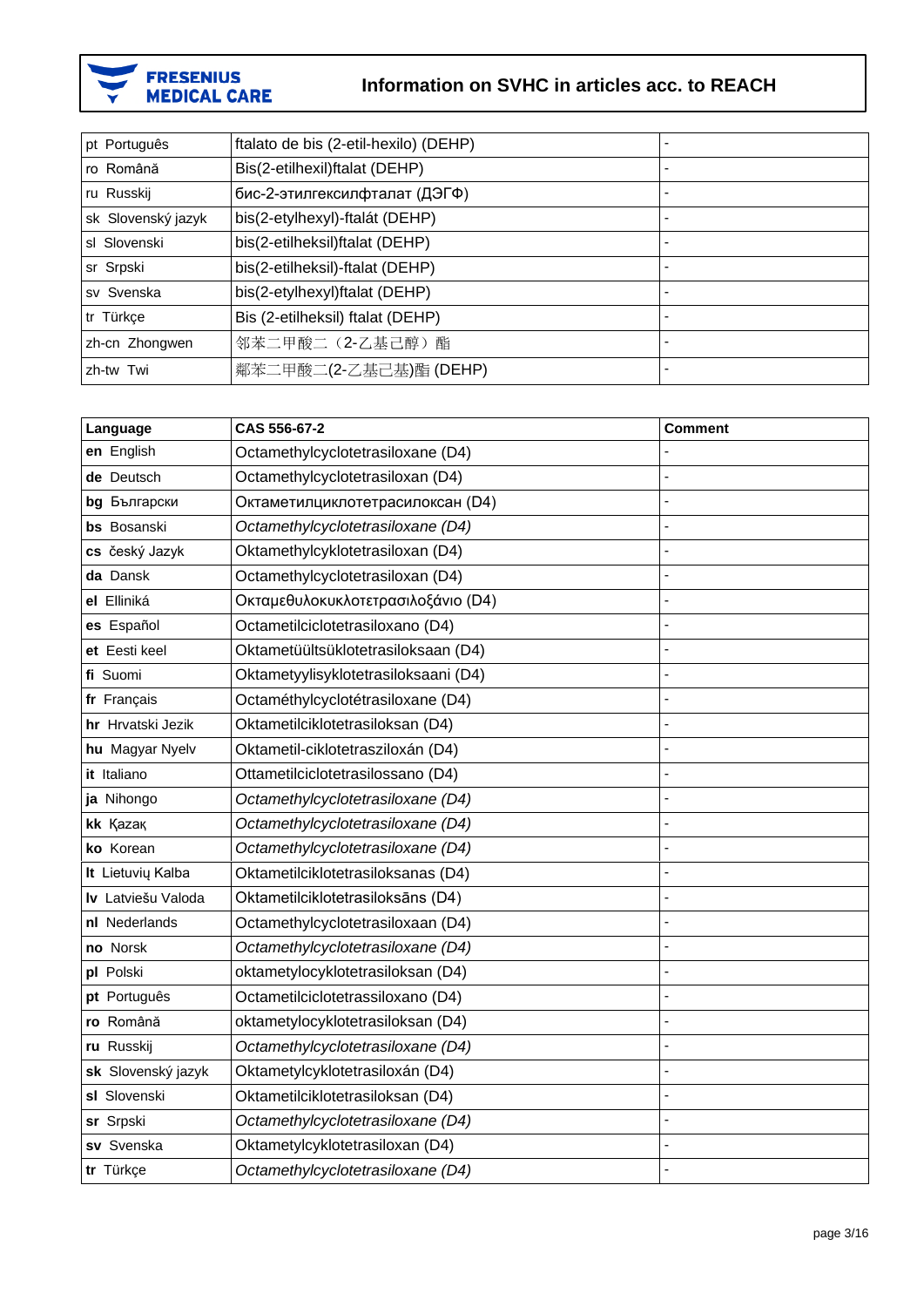

| <b>zh-cn</b> Zhongwen | l Octamethylcyclotetrasiloxane (D4) |  |
|-----------------------|-------------------------------------|--|
| <b>Izh-tw Twi</b>     | Octamethylcyclotetrasiloxane (D4)   |  |

| Language           | CAS 541-02-6                         | <b>Comment</b> |
|--------------------|--------------------------------------|----------------|
| en English         | Decamethylcyclopentasiloxane (D5)    |                |
| de Deutsch         | Decamethylcyclopentasiloxan (D5)     |                |
| bg Български       | Декаметилциклопентасилоксан (D5)     |                |
| bs Bosanski        | Decamethylcyclopentasiloxane (D5)    |                |
| cs český Jazyk     | Dekamethylcyklopentasiloxan (D5)     |                |
| da Dansk           | Decamethylcyclopentasiloxan (D5)     |                |
| el Elliniká        | Δεκαμεθυλοκυκλοπεντασιλοξάνιο (D5)   |                |
| es Español         | Decametilciclopentasiloxano (D5)     | L,             |
| et Eesti keel      | Dekametüültsüklopentasiloksaan (D5)  |                |
| fi Suomi           | Dekametyylisyklopentasiloksaani (D5) |                |
| fr Français        | Décaméthylcyclopentasiloxane (D5)    | ä,             |
| hr Hrvatski Jezik  | Dekametilciklopentasiloksan (D5)     |                |
| hu Magyar Nyelv    | Dekametil-ciklopentasziloxán (D5)    |                |
| it Italiano        | Decametilciclopentasilossano (D5)    |                |
| ja Nihongo         | Decamethylcyclopentasiloxane (D5)    |                |
| kk Kazak           | Decamethylcyclopentasiloxane (D5)    |                |
| ko Korean          | Decamethylcyclopentasiloxane (D5)    | L,             |
| It Lietuvių Kalba  | Dekametilciklopentasiloksanas (D5)   |                |
| Iv Latviešu Valoda | Dekametilciklopentasiloksāns (D5)    |                |
| nl Nederlands      | Decamethylcyclopentasiloxaan (D5)    |                |
| no Norsk           | Decamethylcyclopentasiloxane (D5)    |                |
| pl Polski          | Dekametylocyklopentasiloksan (D5)    |                |
| pt Português       | Decametilciclopentassiloxano (D5)    |                |
| ro Română          | Decametilciclopentasiloxan (D5)      |                |
| ru Russkij         | Decamethylcyclopentasiloxane (D5)    |                |
| sk Slovenský jazyk | Dekametylcyklopentasiloxán (D5)      |                |
| sl Slovenski       | Dekametilciklopentasiloksan (D5)     |                |
| sr Srpski          | Decamethylcyclopentasiloxane (D5)    |                |
| sv Svenska         | Dekametylcyklopentasiloxan (D5)      |                |
| tr Türkçe          | Decamethylcyclopentasiloxane (D5)    |                |
| zh-cn Zhongwen     | Decamethylcyclopentasiloxane (D5)    |                |
| zh-tw Twi          | Decamethylcyclopentasiloxane (D5)    |                |

| Language            | CAS 540-97-6                       | <b>Comment</b> |
|---------------------|------------------------------------|----------------|
| en English          | Dodecamethylcyclohexasiloxane (D6) |                |
| de Deutsch          | Dodecamethylcyclohexasiloxan (D6)  |                |
| <b>bg</b> Български | Додекаметилциклохексасилоксан (D6) |                |
| <b>bs</b> Bosanski  | Dodecamethylcyclohexasiloxane (D6) |                |
| cs český Jazyk      | Dodekamethylcyklohexasiloxan (D6)  |                |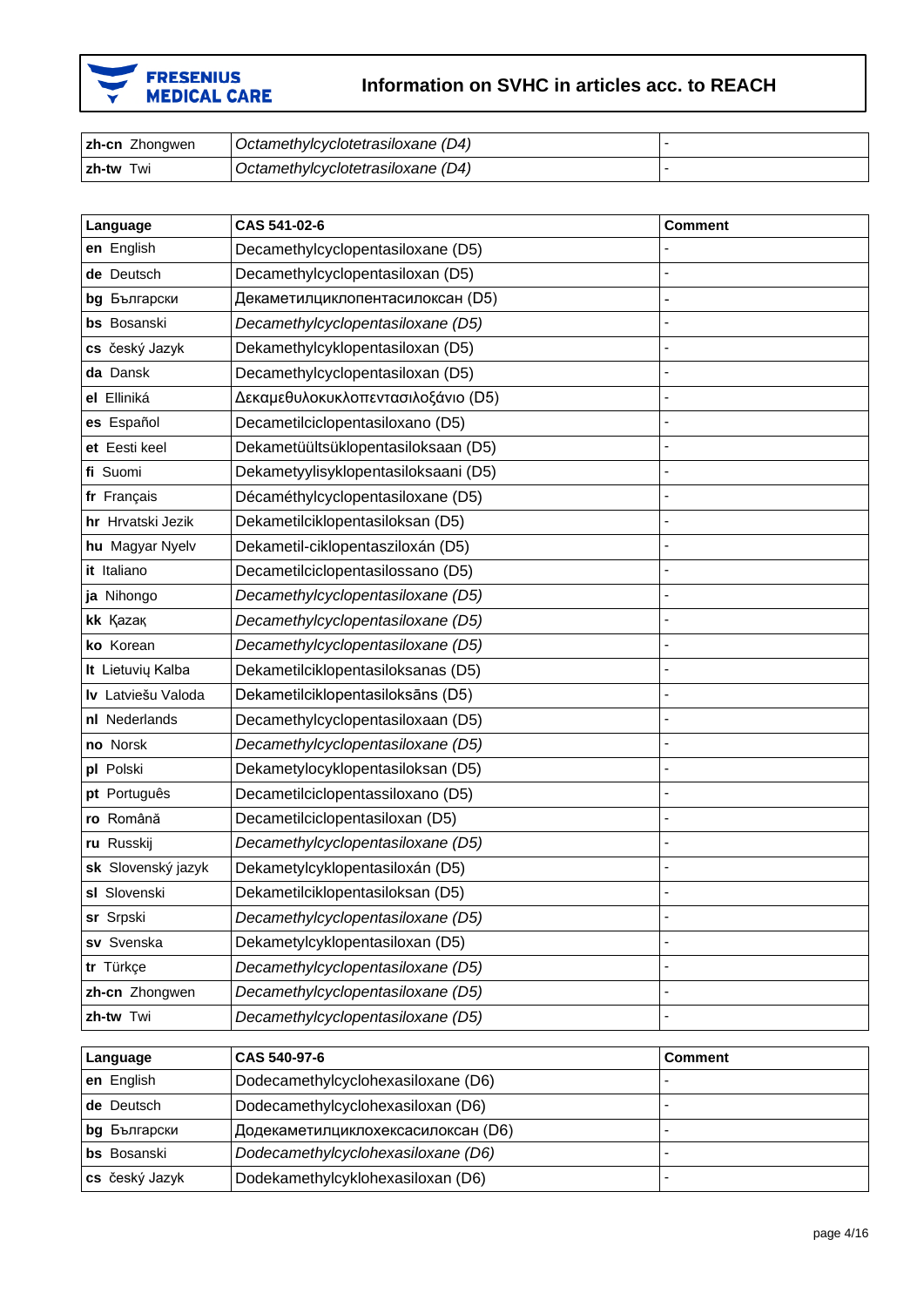

| da Dansk           | Dodecamethylcyclohexasiloxan (D6)      |    |
|--------------------|----------------------------------------|----|
| el Elliniká        | Dodecamethylcyclohexasiloxane (D6)     | ۳  |
| es Español         | Dodecametilciclohexasiloxano (D6)      |    |
| et Eesti keel      | Dodekametüültsükloheksasiloksaan (D6)  |    |
| fi Suomi           | Dodekametyylisykloheksasiloksaani (D6) | L, |
| fr Français        | Dodécaméthylcyclohexasiloxane (D6)     | ÷, |
| hr Hrvatski Jezik  | Dodekametilcikloheksasiloksan (D6)     |    |
| hu Magyar Nyelv    | Dodekametil-ciklohexasziloxán (D6)     |    |
| it Italiano        | Dodecametilcicloesasilossano (D6)      |    |
| ja Nihongo         | Dodecamethylcyclohexasiloxane (D6)     |    |
| kk Kazak           | Dodecamethylcyclohexasiloxane (D6)     |    |
| ko Korean          | Dodecamethylcyclohexasiloxane (D6)     |    |
| It Lietuvių Kalba  | Dodekametilcikloheksasiloksanas (D6)   | ÷, |
| Iv Latviešu Valoda | Dodekametilcikloheksasiloksāns (D6)    |    |
| nl Nederlands      | Dodecamethylcyclohexasiloxaan (D6)     |    |
| no Norsk           | Dodecamethylcyclohexasiloxane (D6)     | Ĭ. |
| pl Polski          | Dodekametylocyklohexasiloksan (D6)     | ÷, |
| pt Português       | Dodecametilciclohexasiloxano (D6)      |    |
| ro Română          | Dodecametilciclohexasiloxan (D6)       |    |
| ru Russkij         | Dodecamethylcyclohexasiloxane (D6)     |    |
| sk Slovenský jazyk | Dodekametylcyklohexasiloxán (D6)       | ÷, |
| sl Slovenski       | Dodekametilcikloheksasiloksan (D6)     |    |
| sr Srpski          | Dodecamethylcyclohexasiloxane (D6)     |    |
| sv Svenska         | Dodekametylcyklohexasiloxan (D6)       | Ĭ. |
| tr Türkçe          | Dodecamethylcyclohexasiloxane (D6)     |    |
| zh-cn Zhongwen     | Dodecamethylcyclohexasiloxane (D6)     |    |
| zh-tw Twi          | Dodecamethylcyclohexasiloxane (D6)     |    |
|                    |                                        |    |

| Language           | CAS 1317-36-8                                  | <b>Comment</b>           |
|--------------------|------------------------------------------------|--------------------------|
| en English         | lead monoxide (lead oxide)                     |                          |
| de Deutsch         | Bleimonoxid (Bleioxid)                         | $\overline{\phantom{0}}$ |
| bg Български       | оловен моноксид (оловен оксид)                 |                          |
| <b>bs</b> Bosanski | olovo(II)-oksid                                | $\overline{\phantom{0}}$ |
| cs český Jazyk     | oxid olovnatý                                  | $\overline{\phantom{0}}$ |
| da Dansk           | blymonoxid (blyoxid)                           | $\blacksquare$           |
| el Elliniká        | μονοξείδιο του μολύβδου (οξείδιο του μολύβδου) |                          |
| es Español         | monóxido de plomo (óxido de plomo)             | $\overline{\phantom{0}}$ |
| et Eesti keel      | pliimonooksiid                                 |                          |
| fi Suomi           | lyijymonoksidi (lyijyoksidi)                   | $\overline{\phantom{0}}$ |
| fr Français        | monoxyde de plomb (oxyde de plomb)             | $\overline{\phantom{0}}$ |
| hr Hrvatski Jezik  | olovo(II)-oksid                                | $\overline{\phantom{0}}$ |
| hu Magyar Nyelv    | ólom(II)-oxid (ólom-monoxid)                   |                          |
| it Italiano        | Ossido di piombo                               |                          |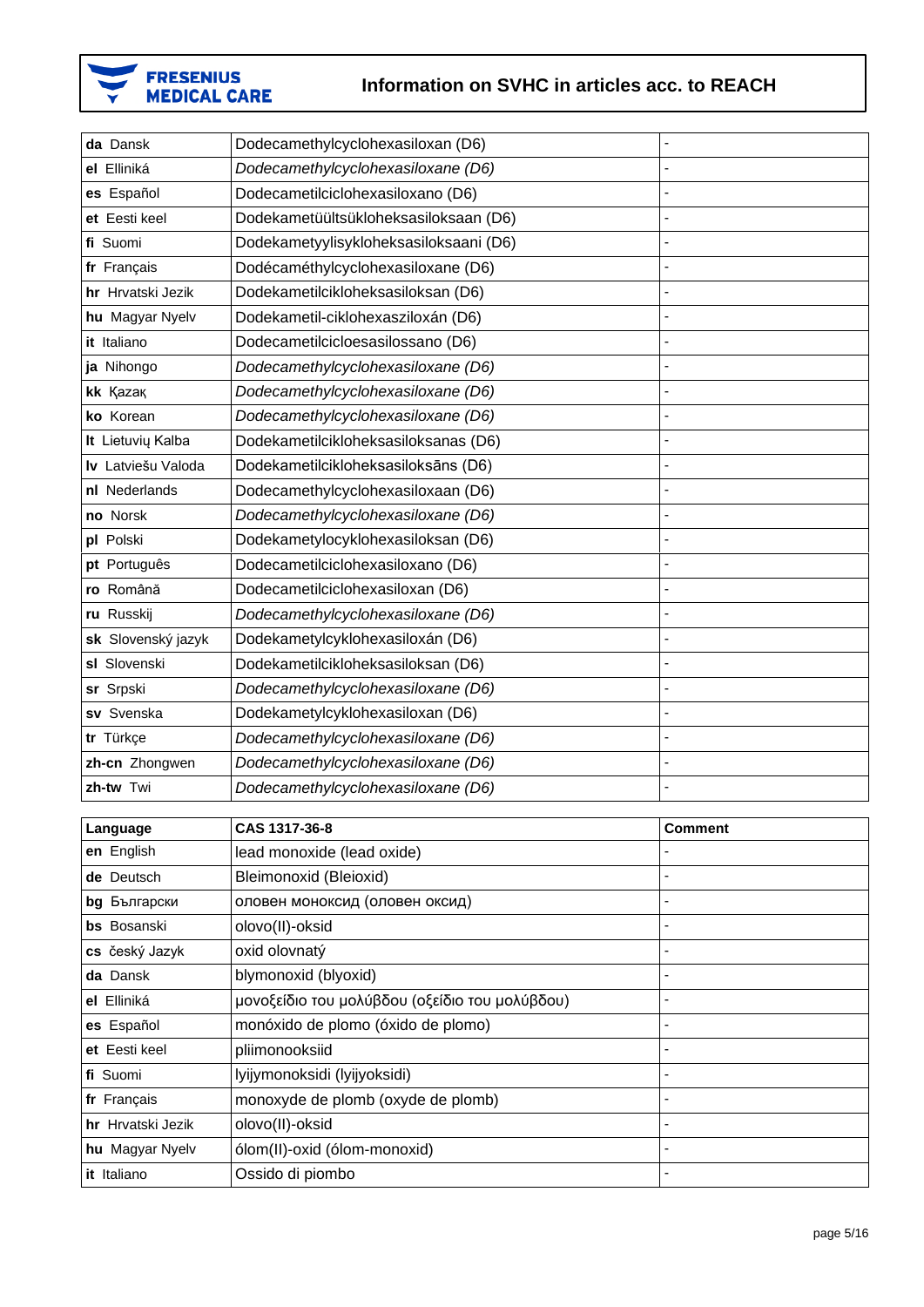

| ja Nihongo         | 一酸化鉛(酸化鉛)                             |   |
|--------------------|---------------------------------------|---|
| kk Kazak           | қорғасын монооксиді (қорғасын тотығы) |   |
| ko Korean          | lead monoxide (lead oxide)            |   |
| It Lietuvių Kalba  | švino monoksidas (švino oksidas)      |   |
| Iv Latviešu Valoda | svina monoksīds (svina oksīds)        |   |
| nl Nederlands      | loodmonoxide (loodoxide)              |   |
| no Norsk           | blymonoxid (blyoxid)                  |   |
| pl Polski          | monotlenek ołowiu (tlenek ołowiu)     |   |
| pt Português       | monóxido de chumbo (óxido de chumbo)  |   |
| ro Română          | litargă (oxid de plumb)               |   |
| ru Russkij         | Оксид свинца (II)                     |   |
| sk Slovenský jazyk | oxid olova (oxid olovnatý)            |   |
| sl Slovenski       | svinčev monoksid (svinčev oksid)      |   |
| sr Srpski          | olovo(II)-oksid                       |   |
| sv Svenska         | blymonoxid (blyoxid)                  |   |
| tr Türkçe          | kurşun monoksit (kurşun oksit)        |   |
| zh-cn Zhongwen     | 黄丹                                    |   |
| zh-tw Twi          | 一氧化鉛                                  | ٠ |

| Language           | CAS 7439-92-1 | <b>Comment</b> |
|--------------------|---------------|----------------|
| en English         | Lead          |                |
| de Deutsch         | Blei          | ä,             |
| bg Български       | олово         | L.             |
| bs Bosanski        | olovo         | ä,             |
| cs český Jazyk     | olovo         | ÷,             |
| da Dansk           | bly           | ä,             |
| el Elliniká        | μόλυβδος      | ä,             |
| es Español         | plomo         | ä,             |
| et Eesti keel      | plii          | ä,             |
| fi Suomi           | lyijy         | ä,             |
| fr Français        | plomb         | ä,             |
| hr Hrvatski Jezik  | olovo         | ÷,             |
| hu Magyar Nyelv    | ólom          | $\overline{a}$ |
| it Italiano        | piombo        | ä,             |
| ja Nihongo         | 鉛 [namari]    | ä,             |
| kk Kazak           | plom          | ä,             |
| ko Korean          | lead          | ä,             |
| It Lietuvių Kalba  | švinas        | ä,             |
| Iv Latviešu Valoda | svins         | L,             |
| nl Nederlands      | lood          | ä,             |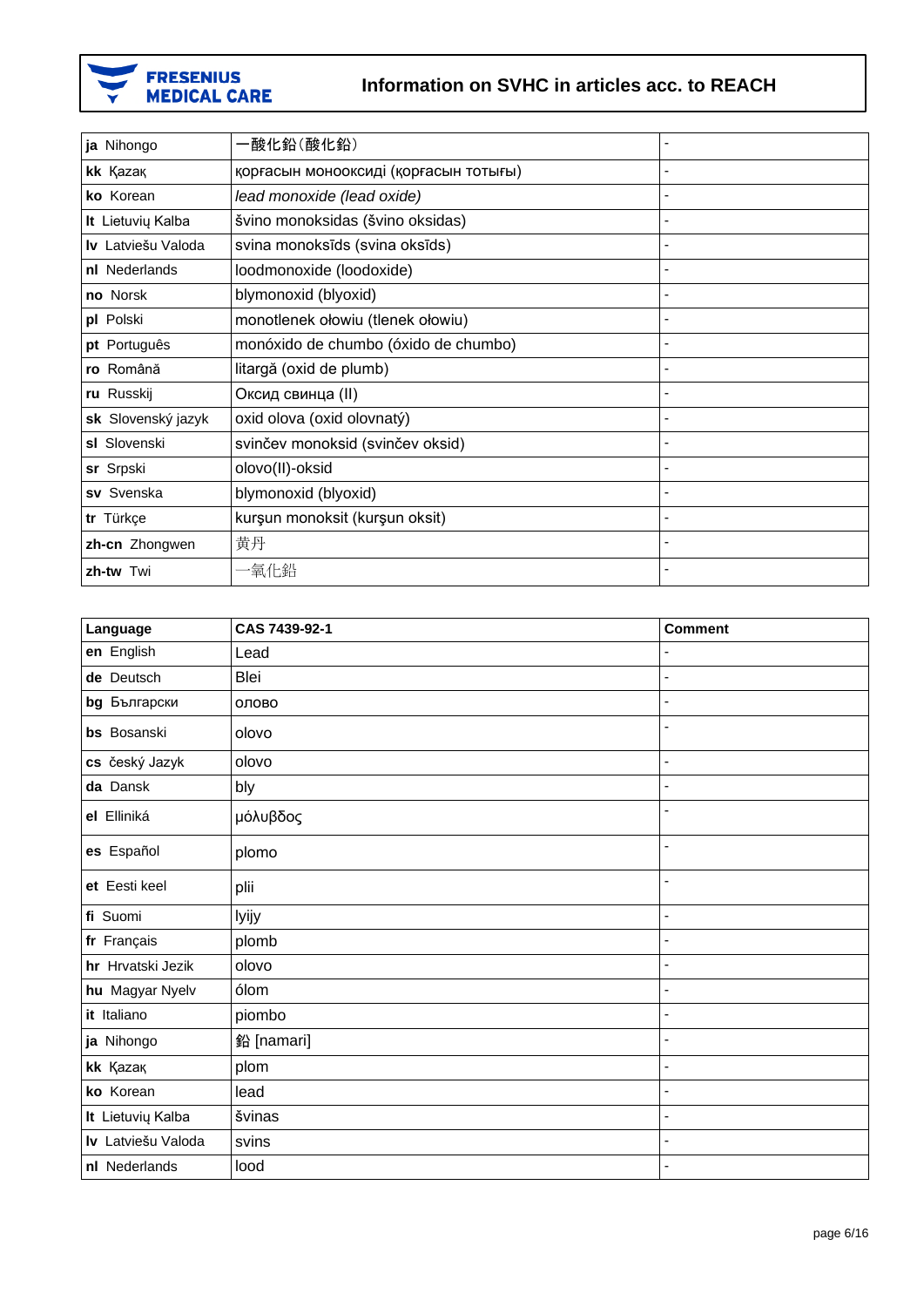

| no Norsk           | bly      | $\blacksquare$ |
|--------------------|----------|----------------|
| pl Polski          | ołów     | ٠              |
| pt Português       | chumbo   | ٠              |
| ro Română          | plumb    | ٠              |
| ru Russkij         | свинец   | ٠              |
| sk Slovenský jazyk | olovo    | ۰              |
| sl Slovenski       | svínec   | ٠              |
| sr Srpski          | олово    | ٠              |
| sv Svenska         | bly      | ٠              |
| tr Türkçe          | kurşun   | ٠              |
| zh-cn Zhongwen     | 铅 [qian] | ٠              |
| zh-tw Twi          | lead     | ۰              |

| Language           | CAS 1303-86-2           | <b>Comment</b> |
|--------------------|-------------------------|----------------|
| en English         | diboron trioxide        |                |
| de Deutsch         | Dibortrioxid            |                |
| bg Български       | диборон триоксид        |                |
| bs Bosanski        | diborov trioksid        | L.             |
| cs český Jazyk     | oxid boritý             | Ĭ.             |
| da Dansk           | dibortrioxid            | Ĭ.             |
| el Elliniká        | τριοξείδιο του διβορίου |                |
| es Español         | trióxido de diboro      |                |
| et Eesti keel      | diboortrioksiid         |                |
| fi Suomi           | dibooritrioksidi        |                |
| fr Français        | trioxyde de dibore      |                |
| hr Hrvatski Jezik  | diborov trioksid        |                |
| hu Magyar Nyelv    | bór-trioxid             |                |
| it Italiano        | triossido di diboro     | L.             |
| ja Nihongo         | 三酸化ニホウ素                 | L.             |
| kk Kazak           | бор тотығы              | Ĭ.             |
| ko Korean          | diboron trioxide        |                |
| It Lietuvių Kalba  | diboro trioksidas       | ÷,             |
| Iv Latviešu Valoda | dibora trioksīds        | Ĭ.             |
| nl Nederlands      | diboortrioxide          | Ĭ.             |
| no Norsk           | diborontrioxid          |                |
| pl Polski          | tritlenek diboru        |                |
| pt Português       | trióxido de diboro      |                |
| ro Română          | trioxid de dibor        |                |
| ru Russkij         | Оксид бора              |                |
| sk Slovenský jazyk | oxid boritý             | Ĭ.             |
| sl Slovenski       | diborov trioksid        | ÷,             |
| sr Srpski          | dibor - trioksid        | ä,             |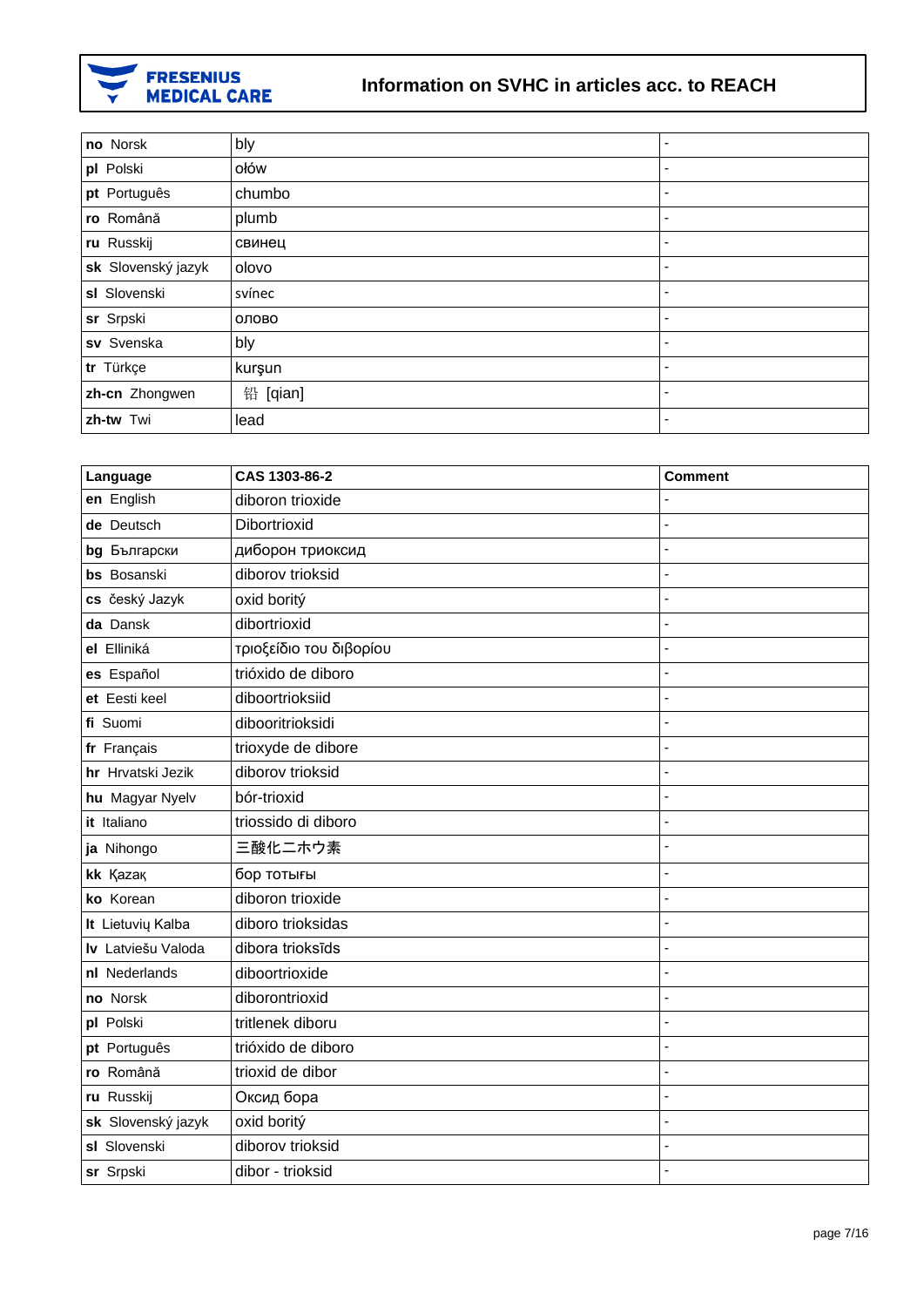

| sv Svenska       | diborontrioxid |  |
|------------------|----------------|--|
| tr Türkçe        | dibor trioksid |  |
| zh-cn Zhongwen   | 三氧化二硼          |  |
| <b>zh-tw</b> Twi | 氧化硼            |  |

| en English   | This statement refers to the named product including, as applicable, its accessories, additional<br>equipment, packaging material and/or related spare parts.<br>One or more components contain above named SVHC Candidates in a concentration > 0.1 mass%<br>according to Article 33 and 59 (1, 10) of Regulation (EC) No. 1907/2006 ("REACH").                                                                                                                                    |
|--------------|-------------------------------------------------------------------------------------------------------------------------------------------------------------------------------------------------------------------------------------------------------------------------------------------------------------------------------------------------------------------------------------------------------------------------------------------------------------------------------------|
|              | NB: Article 3/3 REACH defines "articles" as "objects which during production is given a special shape, surface or<br>design which determines its function to a greater degree than does its chemical composition". So complex products<br>can fall in scope of Article 33 REACH due to included components or materials, even when the concentration of a<br>SVHC Candidate is far below 0.1 % of the product.                                                                      |
|              | This statement represents our current state of knowledge and can be updated at any time. This<br>statement does neither represent a guarantee of any product properties nor releases any party from its<br>responsibilities, especially defined by local legislation. Fresenius Medical Care accepts no responsibility<br>for injury or loss which may arise from reliance on information contained in this document.                                                               |
| de Deutsch   | Diese Erklärung bezieht sich auf das genannte Produkt inklusive, wie zutreffend, seines Zubehörs und<br>zusätzlicher Ausrüstung, Verpackungsmaterial und/oder zugehörige Ersatzteile.<br>Eine oder mehrere Komponenten enthalten oben genannte SVHC Kandidaten in einer Konzentration ><br>0,1 Masse-% gemäß Artikel 33 und 59 (1, 10) der Verordnung (EG) 1907/2006 ("REACH").                                                                                                     |
|              | NB: Artikel 3/3 REACH definiert "Erzeugnisse" als "Gegenstände, die bei der Herstellung eine spezifische Form,<br>Oberfläche oder Gestalt erhalten, die in größerem Maße als die chemische Zusammensetzung ihre Funktion<br>bestimmt". Deshalb können komplexe Produkteaufgrund von enthaltenen Komponenten oder Materialien in den<br>Anwendungsbereich von Artikel 33 REACH fallen, obwohl die Konzentration eines SVHC-Kandidaten weit unterhalb<br>0,1 % des Produkts ist.      |
|              | Diese Erklärung stellt unseren aktuellen Kenntnisstand dar und kann jederzeit aktualisiert werden. Diese<br>Erklärung stellt weder eine Garantie von Produkteigenschaften dar noch entlässt sie irgendeine Partei<br>aus ihren Verantwortlichkeiten, insbesondere aufgrund lokaler Gesetzgebung. Fresenius Medical Care<br>akzeptiert keine Verantwortung für Verletzungen oder Verluste, welche von dem Vertrauen auf die in<br>diesem Dokument enthalten Informationen herrühren. |
| bg Български | Настоящата декларация се отнася до посочения продукт, включително (според<br>целесъобразността) неговите аксесоари, допълнително оборудване, опаковъчни материали<br>и/или съответните резервни части.<br>Един или повече компоненти съдържат горепосочените SVHC кандидати в концентрация > 0,1<br>масов % в съответствие с член 33 и 59 (1, 10) от Регламент (ЕО) № 1907/2006 (REACH).                                                                                            |
|              | Забележка: член 3/3 REACH определя "артикулите" като "Предмети, на които по време на производството е<br>придадена специална форма, повърхност или дизайн, които определят техните функции в по-голяма степен,<br>отколкото техния химичен състав". Затова сложни продукти може да попадат в обхвата на член 33 REACH<br>поради включени компоненти или материали дори когато концентрацията на SVHC кандидата е много под<br>0,1% от продукта.                                     |
|              | Настоящата декларация представя моментното състояние на нашите познания и може да бъде<br>актуализирана по всяко време. Настоящата декларация не е гаранция за каквито и да е свойства<br>на продукта, нито освобождава някоя от страните от отговорност, специално посочена от<br>местното законодателство. Fresenius Medical Care не поема отговорност за наранявания или<br>щети, които може да произлязат от доверяване на съдържащата се в този документ информация.           |
| bs Bosanski  | Ova izjava se odnosi na navedeni proizvod uključujući, kako je primjenjivo, dodatne dijelove, dodatnu<br>opremu, ambalažu i/ili povezane rezervne dijelove.<br>Jedna ili više komponenti sadrži gore navedene kandidate za uvrštavanje na listu tvari vrlo visokog<br>rizika (SVHC) u koncentraciji > 0,1 masenih % u skladu sa Članovima 33 i 59 (1, 10) Regulative (EC) br.<br>1907/2006 ("REACH").                                                                               |
|              | NB: Član 3/3 regulative REACH definiše "proizvode" kao "predmete koji za vrijeme proizvodnje dobivaju poseban<br>oblik, površinu ili dizajn što određuje njihovu funkciju u većoj mjeri nego njihov hemijski sastav". Tako složeni                                                                                                                                                                                                                                                  |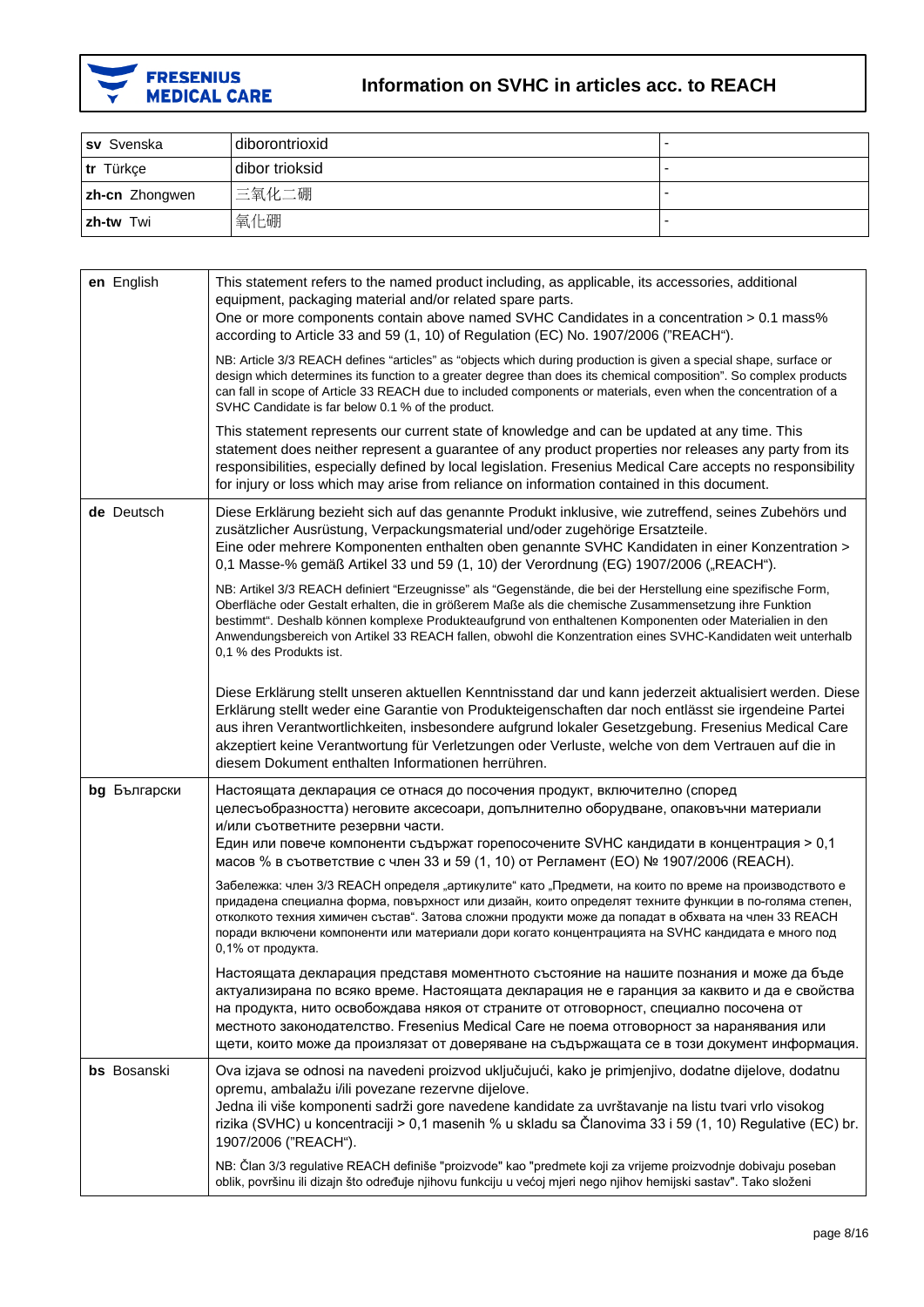

|                | proizvodi spadaju u djelokrug Člana 33 regulative REACH zbog uključenih komponenti ili materijala čak i kada je<br>koncentracija kandidata za uvrštavanje na listu tvari vrlo visokog rizika (SVHC) daleko ispod 0,1% proizvoda.                                                                                                                                                                                                                                                                                |
|----------------|-----------------------------------------------------------------------------------------------------------------------------------------------------------------------------------------------------------------------------------------------------------------------------------------------------------------------------------------------------------------------------------------------------------------------------------------------------------------------------------------------------------------|
|                | Ova izjava predstavlja naša sadašnja saznanja i razumijevanja i može se ažurirati u svakom trenutku.<br>Ova izjava ne predstavlja garanciju bilo kakvih svojstava proizvoda niti oslobađa bilo koju stranu od<br>svojih odgovornosti, posebno u skladu sa lokalnim zakonima. Kompanija Fresenius Medical Care ne<br>snosi nikakvu odgovornost za povredu ili gubitak koji mogu nastati kao posljedica oslanjanja na<br>informacije sadržane u ovom dokumentu.                                                   |
| cs český Jazyk | Toto prohlášení se týká uvedeného produktu, včetně jeho případného příslušenství, dalšího vybavení,<br>balicího materiálu a/nebo příslušných náhradních dílů.<br>Jedna nebo více složek obsahuje kandidáty na látky SVHC v koncentraci > 0,1 mass% dle článku 33 a<br>59 (1, 10) Nařízení (EK) č. 1907/2006 ("REACH").                                                                                                                                                                                          |
|                | Poznámka: Článek 3/3 REACH definuje "artikly" jako "předměty, kterým je během výroby dán zvláštní tvar, povrch<br>nebo design určující jejich funkci do větší míry než jejich chemické složení". Takže komplexní produkty mohou do<br>tohoto rozsahu podle článku 33 REACH spadat kvůli zahrnutým složkám či materiálům, i když v nich koncentrace<br>kandidátů na látky SVHC je pod 0,1 % produktu.                                                                                                            |
|                | Toto prohlášení představuje náš aktuální stav znalostí a může být kdykoliv aktualizováno. Toto<br>prohlášení nepředstavuje žádnou záruku vlastností produktu ani nezbavuje jakoukoliv stranu jejích<br>povinností, zejména těch definovaných místní legislativou. Společnost Fresenius Medical Care<br>nepřijímá žádnou odpovědnost za zranění nebo škody, které mohou vzniknout spoléháním se na<br>informace obsažené v tomto dokumentu.                                                                      |
| da Dansk       | Denne erklæring henviser til det navngivne produkt inklusive dets tilbehør, ekstraudstyr,<br>emballagemateriale og/eller relaterede reservedele.<br>En eller flere komponenter indeholder ovenstående SVHC-kandidater i en koncentration > 0,1 vægt-% i<br>henhold til artikel 33 og 59 (1, 10) i EF-direktiv nr. 1907/2006 ("REACH").                                                                                                                                                                          |
|                | NB: Artikel 3/3 i REACH definerer en "artikel" som "en genstand, der under fremstillingen har fået en særlig form,<br>overflade eller design, der i højere grad end den kemiske sammensætning er bestemmende for dens funktion".<br>Således kan komplekse produkter være omfattet af artikel 33 i REACH på grund af inkluderede komponenter eller<br>materialer, også selvom koncentrationen af en SVHC-kandidat er langt under 0,1 % af produktet.                                                             |
|                | Denne erklæring er et udtryk for vores aktuelle kendskab og kan til enhver tid blive opdateret. Denne<br>erklæring er hverken en garanti for særlige produktegenskaber eller fraskriver nogen part for sit ansvar,<br>der er specifik defineret i den lokale lovgivning. Fresenius Medical Care påtager sig intet ansvar for<br>skader eller tab som følge af brug af oplysninger i dette dokument.                                                                                                             |
| el Elliniká    | Η παρούσα δήλωση αφορά το αναφερθέν προϊόν συμπεριλαμβανομένων, κατά περίπτωση, των<br>εξαρτημάτων, του πρόσθετου εξοπλισμού, του υλικού της συσκευασίας ή/και των συναφών<br>ανταλλακτικών του.<br>Ένα ή περισσότερα μέρη περιέχουν τις προαναφερθείσες υποψήφιες ουσίες SVHC, σε συγκέντρωση ><br>0,1% της μάζας, σύμφωνα με το Άρθρο 33 και 59 (παράγραφοι 1, 10) του Κανονισμού (ΕΚ) 1907/2006<br>("REACH").                                                                                                |
|                | ΣΗΜΕΙΩΣΗ: Το άρθρο 3/3 REACH προσδιορίζει τα «αντικείμενα», ως «αντικείμενα τα οποία, κατά τη διάρκεια της<br>παραγωγής, αποκτούν ειδικό σχήμα, επιφάνεια ή σχεδιασμό, που καθορίζει τη λειτουργία τους σε μεγαλύτερο βαθμό<br>από ό,τι η χημική τους σύνθεση». Επομένως, τα σύνθετα προϊόντα ενδέχεται να εμπίπτουν στο πεδίο εφαρμογής του<br>Άρθρου 33 REACH, λόγω των συστατικών στοιχείων ή υλικών, ακόμα και όταν η συγκέντρωση μιας υποψήφιας<br>ουσίας SVHC του προϊόντος είναι πολύ κατώτερη από 0,1%. |
|                | Η παρούσα δήλωση περιλαμβάνει τις υφιστάμενες γνώσεις μας και ενδέχεται να ενημερωθεί ανά πάσα<br>στιγμή. Η παρούσα δήλωση δεν αποτελεί εγγύηση των ιδιοτήτων του προϊόντος, ούτε απαλλάσσει<br>κάποιο μέρος από τις ευθύνες του, οι οποίες ορίζονται ειδικά από την τοπική νομοθεσία. Η Fresenius<br>Medical Care δεν φέρει ευθύνη σε περίπτωση τραυματισμού ή απώλειας που ενδέχεται να προκύψει<br>από την εμπιστοσύνη σε πληροφορίες που περιέχονται σε αυτό το έγγραφο.                                    |
| es Español     | Esta declaración es válida para el producto designado junto con, si procede, sus accesorios,<br>equipamiento adicional, materiales de embalaje y piezas de repuesto relacionadas.<br>Uno o más de los componentes contienen las sustancias candidatas extremadamente preocupantes<br>que se indican arriba en una concentración de > 0,1 % de la masa, de acuerdo con los Artículos 33 y 59<br>(1, 10) del reglamento (CE) n.º 1907/2006 («REACH»).                                                             |
|                | NB: El Artículo 3/3 de REACH define los «artículos» como «objetos a los cuales durante la producción se les<br>proporciona una forma, superficie o diseño que determinan su función en mayor grado que su composición                                                                                                                                                                                                                                                                                           |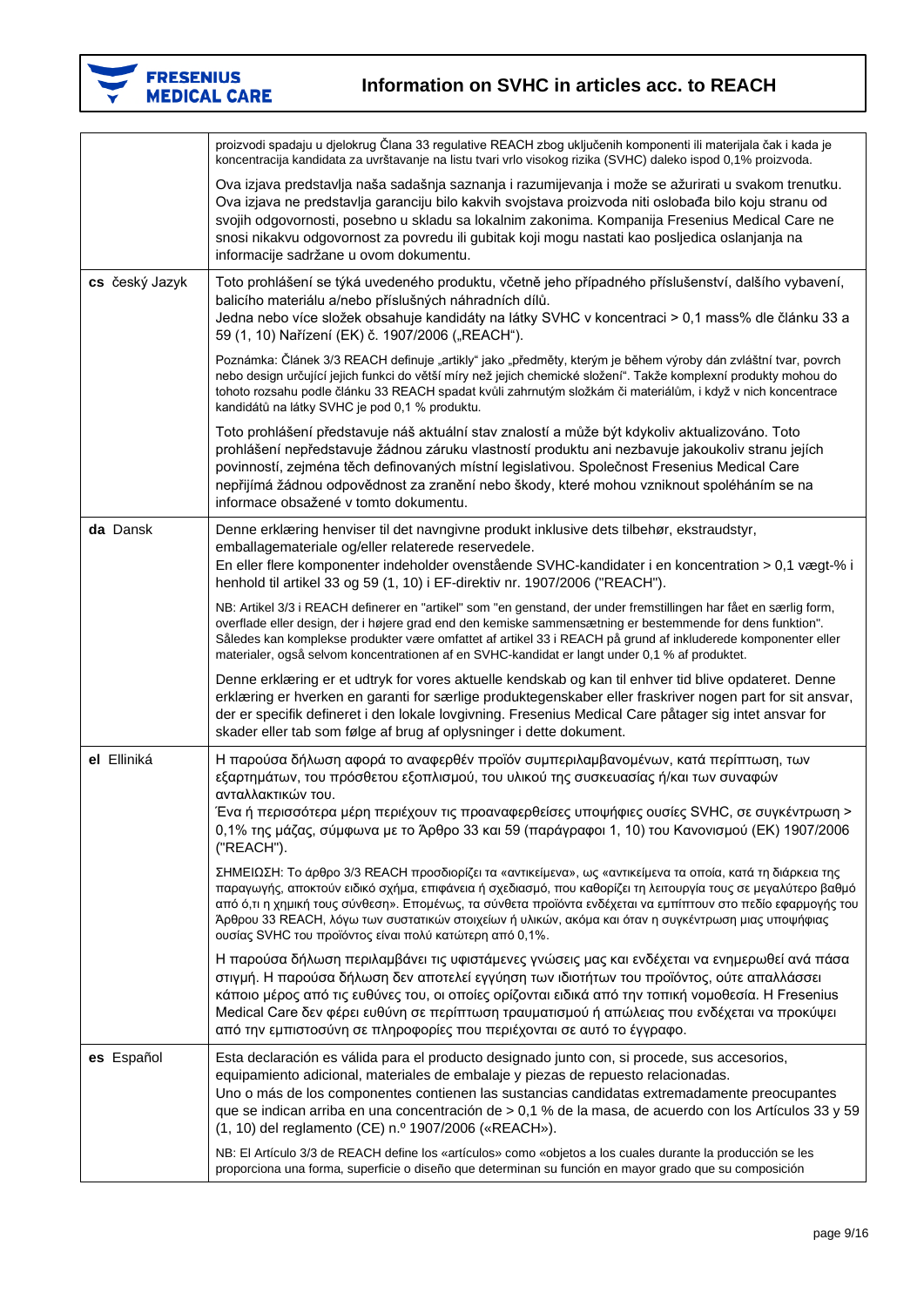

|                   | química». Esto significa que los productos complejos pueden pertenecer al ámbito de aplicación del Artículo 33 de<br>REACH debido a los componentes o materiales que forman parte de ellos, aunque la concentración de una<br>sustancia candidata extremadamente preocupante sea inferior al 0,1 % del producto.                                                                                                                                                                                                                    |
|-------------------|-------------------------------------------------------------------------------------------------------------------------------------------------------------------------------------------------------------------------------------------------------------------------------------------------------------------------------------------------------------------------------------------------------------------------------------------------------------------------------------------------------------------------------------|
|                   | Esta declaración representa nuestro nivel de conocimiento actual y podría sufrir modificaciones en<br>cualquier momento. Esta declaración no constituye ninguna garantía en relación a las propiedades de<br>un producto ni exime a ninguna parte de sus responsabilidades, en especial las establecidas por la<br>legislación local. Fresenius Medical Care no aceptará ninguna responsabilidad por los daños<br>personales ni las pérdidas que puedan derivarse de la confianza en la información contenida en este<br>documento. |
| et Eesti keel     | Avalduses viidatakse nimetatud tootele, sealhulgas olenevalt kohaldatavusest selle tarvikutele,<br>lisaseadmetele, pakkematerjalile ja/või seonduvatele varuosadele.<br>Üks või enam komponenti sisaldab eespool nimetatud väga ohtlike ainete kandidaate kontsentratsioonis<br>> 0,1 massi% vastavalt määruse (EÜ) nr 1907/2006 (REACH) artiklitele 33 ja 59 (1, 10).                                                                                                                                                              |
|                   | NB: REACH-i artiklis 3/3 on "artikkel" määratletud järgmiselt: "ese, millele antakse tootmise käigus teatud kuju,<br>pinnaviimistlus või kujundus, mis määrab tema funktsiooni suuremal määral kui tema keemiline koostis". Seega<br>võivad jääda mitmeosalised tooted REACH-i artikli 33 rakendusalasse neis sisalduvate komponentide või materjalide<br>tõttu, isegi kui väga ohtliku aine kandidaadi kontsentratsioon on kaugelt alla 0,1% tootest.                                                                              |
|                   | Avaldus kujutab meie teadmiste hetkeseisu ja seda võidakse igal ajal muuta. Avaldus ei kujuta garantiid<br>toote ühegi omaduse kohta ega vabasta ühtegi isikut tema vastutusest, eriti sellest, mis on määratletud<br>kohalikes õigusaktides. Fresenius Medical Care ei vastuta vigastuste ega kahju eest, mis võivad<br>tuleneda käesolevas dokumendis sisalduva teabe kasutamisest.                                                                                                                                               |
| fi Suomi          | Tämä ilmoitus viittaa nimettyyn tuotteeseen sekä, mikäli käytössä, sen lisävarusteisiin, lisälaitteisiin,<br>pakkausmateriaaliin ja/tai tuotteeseen liittyviin varaosiin.<br>Yksi tai useampi komponentti sisältää edellä mainittuja erityistä huolta aiheuttavien aineiden (SVHC)<br>kandidaatteja, joiden pitoisuus on > 0,1 painoprosenttia säädöksen (EU) nro 1907/2006 ("REACH")<br>artiklan 33 ja 59 (1, 10) mukaisesti.                                                                                                      |
|                   | HUOM: REACH-asetuksen artikla 3/3 määrittelee "esineen" tuotteeksi, jolle annetaan tuotannossa erityinen muoto,<br>pinta tai rakenne, joka määrittää sen käyttötarkoitusta enemmän kuin sen kemiallinen koostumus. Monimutkaiset<br>tuotteet voivat siksi kuulua REACH-asetuksen 33 piiriin niiden sisältämien komponenttien tai materiaalien vuoksi,<br>vaikka SVHC-kandidaatin pitoisuus on huomattavasti alle 0,1 %.                                                                                                             |
|                   | Tämä ilmoitus vastaa tämänhetkistä tietämystämme ja se voidaan päivittää koska tahansa. Ilmoitus ei<br>esitä takuuta tuotteen ominaisuuksista eikä vapauta kolmatta osapuolta erityisesti paikallisen<br>lainsäädännön määrittämistä velvollisuuksista. Fresenius Medical Care ei vastaa mahdollisista<br>vahingoista tai vammoista, joiden syynä on turvautuminen tämän asiakirjan sisältämiin tietoihin.                                                                                                                          |
| fr Français       | Cette déclaration concerne le produit nommé avec, si applicable, ses accessoires, l'équipement<br>additionnel, le matériel d'emballage et/ou les pièces détachées liées.<br>Un ou plusieurs composants contiennent les substances candidates SVHC nommées ci-dessus dans<br>une concentration > 0,1 % du poids, conformément aux articles 33 et 59 (1, 10) du règlement (CE)<br>Nº 1907/2006 (« REACH »).                                                                                                                           |
|                   | NB : l'article 3/3 REACH définit par « article » un « objet auquel sont donnés, au cours du processus de fabrication,<br>une forme, une surface ou un dessin particuliers qui sont plus déterminants pour sa fonction que sa composition<br>chimique ». Ainsi, des produits complexes peuvent relever du champ d'application de l'article 33 REACH en raison<br>de composants ou matériaux inclus, même si la concentration d'une substance candidate SVHC est bien inférieure à<br>0,1 % du produit.                               |
|                   | Cette déclaration représente l'état actuel de nos connaissances et peut être mise à jour à tout moment.<br>Cette déclaration ne constitue aucune garantie sur les propriétés de produit et ne dégage aucunement<br>les responsabilités de tiers, en particulier telles que définies par la réglementation locale. Fresenius<br>Medical Care n'assume aucune responsabilité pour toute blessure ou perte liées à l'utilisation<br>d'informations contenues dans ce document.                                                         |
| hr Hrvatski Jezik | Ova se izjava odnosi na imenovani proizvod uključujući, kako je primjenjivo, njegove dodatke, dodatnu<br>opremu, materijal pakiranja i/ili povezane rezervne dijelove.<br>Jedna ili više komponenti sadrže prethodno navedene tvari posebno zabrinjavajućih svojstava (SVHC) u<br>koncentraciji > 0,1 masenog udjela prema člancima 33. i 59. (1., 10.) Uredbe (EZ) br. 1907/2006<br>("REACH").                                                                                                                                     |
|                   | Napomena: u članku 3. stavku 3. Uredbe REACH "proizvodi" se definiraju kao "predmet kojem se tijekom proizvodnje                                                                                                                                                                                                                                                                                                                                                                                                                    |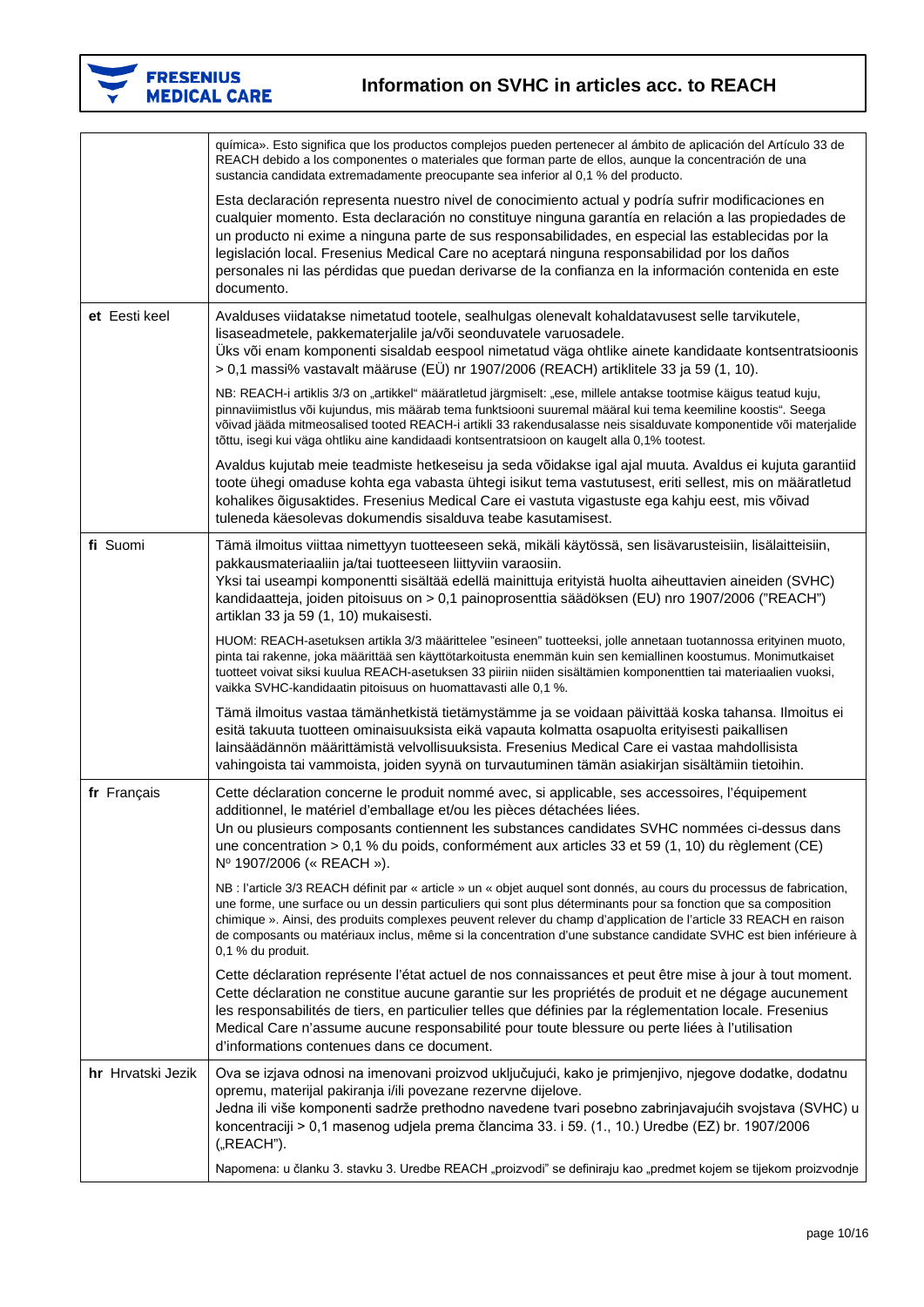

|                 | daje poseban oblik, površina ili obličje koji određuju njegovu funkciju u većoj mjeri nego njegov kemijski sastav".<br>Stoga složeni proizvodi mogu biti obuhvaćeni područjem primjene članka 33. Uredbe REACH jer sadrže određene<br>komponente ili materijale, čak i kad je koncentracija kandidata za popis SVHC daleko ispod 0,1 % proizvoda.                                                                                                                                                                              |
|-----------------|--------------------------------------------------------------------------------------------------------------------------------------------------------------------------------------------------------------------------------------------------------------------------------------------------------------------------------------------------------------------------------------------------------------------------------------------------------------------------------------------------------------------------------|
|                 | Ova izjava predstavlja naše trenutno znanje i može se ažurirati u bilo kojem trenutku. Ova izjava ne<br>predstavlja jamstvo ni za koje svojstvo proizvoda niti oslobađa bilo koju stranu od odgovornosti,<br>posebno definiranih lokalnim zakonima. Društvo Fresenius Medical Care ne prihvaća odgovornost za<br>ozljede ili gubitke koji mogu proizaći iz oslanjanja na informacije sadržane u ovom dokumentu.                                                                                                                |
| hu Magyar Nyelv | A jelen nyilatkozat a megnevezett termékre vonatkozik, beleértve annak megfelelő tartozékait,<br>kiegészítő felszerelését, csomagolóanyagát és/vagy alkatrészeit.<br>Egy vagy több összetevő a fent megnevezett SVHC anyagjelöltet tartalmazza > 0,1 tömeg%<br>koncentrációban, az 1907/2006/EK rendelet ("REACH") 33. és 59. (1, 10) cikkének értelmében.                                                                                                                                                                     |
|                 | Megjegyzés: A REACH 3./3. cikke szerint az "árucikk" "olyan tárgy, amely az előállítás során a funkcióját a kémiai<br>összetételnél nagyobb mértékben meghatározó különleges formát, felületet vagy alakot kap". Ezért a komplex<br>termékekben felhasznált összetevők vagy anyagok miatt ezek a REACH 33. cikkének hatálya alá tartozhatnak, noha<br>a SVHC anyagjelölt koncentrációja sokkal kisebb, mint a termék 0,1%-a.                                                                                                   |
|                 | A jelen nyilatkozat a jelenlegi ismereteinket tükrözik, amelyek bármikor aktualizálhatók. A jelen<br>nyilatkozat nem jelenti sem a termék tulajdonságainak garantálását, sem a felek felmentését a<br>felelősségük alól, különös tekintettel a helyi jogszabályokra. A Fresenius Medical Care nem vállal<br>semmilyen felelősséget sérülésekért vagy veszteségekért, amelyek a jelen dokumentumban lévő<br>információkban vetett bizalomból erednek.                                                                           |
| it Italiano     | Questa dichiarazione fa riferimento al prodotto indicato, inclusi, nella misura applicabile, i suoi<br>accessori, le attrezzature supplementari, il materiale di imballaggio e/o i relativi ricambi.<br>Uno o più componenti contengono le sostanze incluse nella Candidate List delle SVHC (Substance of<br>Very High Concern, sostanze estremamente problematiche) sopra indicate in una concentrazione pari a<br>> 0,1 in massa% in conformità agli art. 33 e 59 (1, 10) del Regolamento (CE) n. 1907/2006 ("REACH").       |
|                 | NB: l'articolo 3/3 REACH definisce gli "articoli" come "oggetti a cui sono dati durante la produzione una forma, una<br>superficie o un disegno particolari che ne determinano la funzione di uso finale in misura maggiore della sua<br>composizione chimica". I prodotti complessi possono, pertanto, essere contemplati dall'art. 33 REACH a causa di<br>componenti o materiali in essi inclusi, anche quando la concentrazione della sostanza inclusa nella Candidate List<br>SVHC è ben inferiore allo 0,1% del prodotto. |
|                 | Questa dichiarazione rappresenta il nostro attuale stato della conoscenza e può essere aggiornata in<br>qualsiasi momento. Questa dichiarazione non rappresenta una garanzia di qualsiasi proprietà del<br>prodotto né esenta qualsiasi parte dalle proprie responsabilità, in particolar modo quelle definite dalla<br>legislazione locale. Fresenius Medical Care declina ogni responsabilità per eventuali lesioni o perdite<br>derivanti dal fare affidamento sulle informazioni contenute nel presente documento.         |
| ja Nihongo      | 本声明は、指定された製品(該当する場合は、その付属品、追加装置、包装材、関連予備部品など)が対象です。<br>1つまたは複数の構成要素には、規則 (EC) No. 1907/2006 (「REACH」) の第33条および59条 (第1項、第10項) に<br>より濃度が0.1質量%を上回る、上記で指定されたSVHC候補物質が含まれています。                                                                                                                                                                                                                                                                                                                                                    |
|                 | 注意:REACH第3条第3項では、「成形品」を、「製造時にその化学成分よりも高い度合いで機能を決定する特殊な形状、表面、設<br>計が与えられている対象物」として定義しています。そのため、複合製品は、SVHC候補物質の濃度が製品の0.1%をはるかに下回<br>っていても、含まれている構成要素や素材によってREACH第33条の対象になる可能性があります。                                                                                                                                                                                                                                                                                                                                              |
|                 | 本声明は当社の現時点の認識を示したものであり、随時更新される可能性があります。本声明はいかなる製品の特<br>性も保証していません。また、いかなる当事者の責任(特に現地の法律で定義された責任)を免除するものでもあ<br>りません。フレゼニウス メディカル ケアでは、本書に記載された情報の信頼性から生じる傷害および損失に対し<br>て一切の責任を負いません。                                                                                                                                                                                                                                                                                                                                            |
| kk Kazak        | Бұл мәлімдеме аталған бұйымға, соның ішінде қолданылатын болса, оның керек-жарақтарына,<br>қосымша жабдығына, орауыш материалына және/немесе өніммен байланысты қосалқы<br>бөлшектерге қатысты болып келеді.<br>№ 1907/2006 («REACH») ережесінің (ЕҚ) 33- және 59-баптарына (1, 10) сай, бір немесе бірнеше<br>құрамдас бөлшегі жоғарыда аталған SVHC кандидаттарын > 0,1 массалық пайыз<br>концентрациясында қамтиды.                                                                                                         |
|                 | Назар аударыңыз: REACH 3/3 бабы «бұйымдарды» «өндіріс барысында оның функциясын химиялық<br>құрамынан үлкенірек дәрежеге анықтайтын арнайы пішінге, бетке немесе дизайнға келтірілетін заттар» деп<br>белгілейді. Сондықтан кешенді бұйымдар тіпті SVHC кандидатының концентрациясы өнімнің 0,1 пайызынан                                                                                                                                                                                                                      |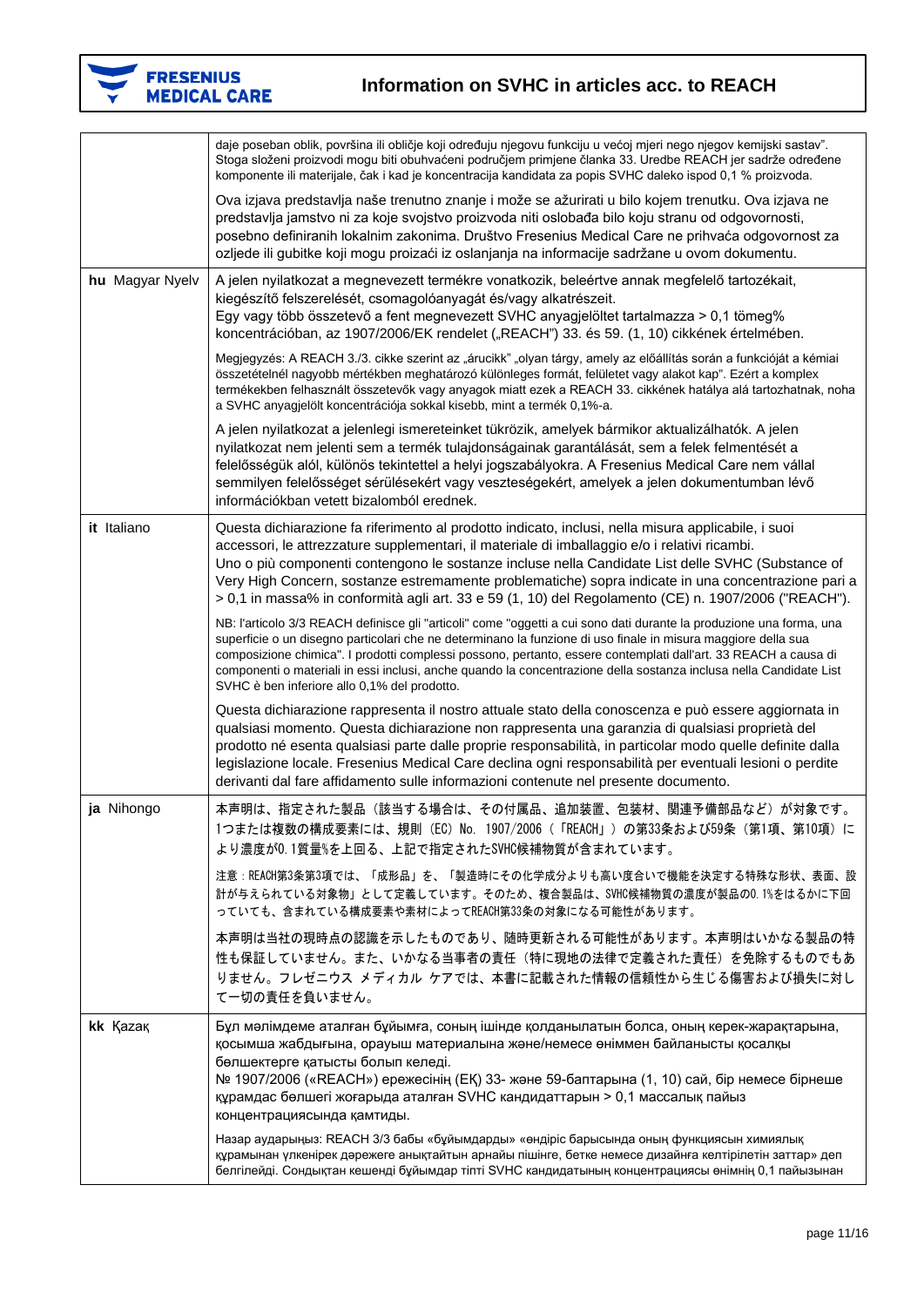

|                       | төмен болғанда да құрамындағы құрамдас бөлшектеріне немесе материалдарына байланысты REACH 33-<br>бабының аясында болуы мүмкін.                                                                                                                                                                                                                                                                                                                             |
|-----------------------|-------------------------------------------------------------------------------------------------------------------------------------------------------------------------------------------------------------------------------------------------------------------------------------------------------------------------------------------------------------------------------------------------------------------------------------------------------------|
|                       | Осы мәлімдеме біздің ағымдағы білім қалпын көрсетеді және кез келген уақытта жаңартылуы<br>мүмкін. Осы мәлімдеме не бұйымның кез келген сипаттарына кепілдік бермейді, не ешбір тарапты<br>әсіресе жергілікті заңнамамен белгіленген жауапкершіліктен босатпайды. Fresenius Medical Care<br>компаниясы осы құжатта қамтылған ақпаратқа сүйенгеннен пайда болған жарақаттану немесе<br>мүліктен айрылу үшін ешқандай жауапкершілік көтермейді.               |
| ko Korean             | 본 명세서에서는 가능한 경우 액세서리, 부가 장비, 포장 재질 및/또는 관련 예비 부품 등을 포함, 해당 제품의 정보를                                                                                                                                                                                                                                                                                                                                                                                          |
|                       | 제공합니다.                                                                                                                                                                                                                                                                                                                                                                                                                                                      |
|                       | 하나 이상의 구성 요소에는 Regulation (EC) No. 1907/2006("REACH") 제 33조 및 59(1, 10)에 따라 질량 기준 0.1%<br>이상의 SVHC 허가 후보 물질이 포함되어 있습니다.                                                                                                                                                                                                                                                                                                                                     |
|                       | 주의: 제 3/3조 REACH에서는 "완제품"의 정의를 "생산 중에 특수한 성형, 표면 처리 또는 설계가 더해져 단순 화학 조성 이상의 큰<br>기능을 발휘하는 물체"로 규정합니다. SVHC 허가 후보 물질의 농도가 제품의 0.1% 미만인 경우에도 복잡한 제품은 포함된<br>구성요소 또는 재료로 인해 제 33조 REACH의 범위에 해당될 수 있습니다.                                                                                                                                                                                                                                                       |
|                       | 본 명세서는 현재의 지식 수준을 반영하므로 언제든지 업데이트될 수 있습니다. 본 명세서는 제품 특성에 대한                                                                                                                                                                                                                                                                                                                                                                                                 |
|                       | 보증을 제시하지 않으며, 특히 현지 규제법규에서 규정된 책임으로부터 어떤 당사자도 면책하지 않습니다.                                                                                                                                                                                                                                                                                                                                                                                                    |
|                       | Fresenius Medical Care는 이 문서에 포함된 정보의 신뢰성으로 인해 발생할 수 있는 부상 또는 손실에 대해                                                                                                                                                                                                                                                                                                                                                                                        |
|                       | 책임지지 않습니다.                                                                                                                                                                                                                                                                                                                                                                                                                                                  |
| It Lietuvių Kalba     | Ši informacija susijusi su nurodytu produktu ir, jei taikoma, jo priedais, papildoma įranga, pakavimo<br>medžiagomis ir / arba susijusiomis atsarginėmis dalimis.<br>Viename ar daugiau komponentų yra aukščiau nurodytų SVHC kandidatų su > 0,1 % visos masės<br>koncentracija pagal reglamento (EB) NR. 1907/2006 ("REACH") 33 ir 59 str. (1, 10).                                                                                                        |
|                       | Dėmesio: "REACH" 3/3 straipsnyje "objektai" apibrėžiamos kaip "daiktai, kuriems gamybos metu suteikiama speciali<br>forma, paviršius ar dizainas, kuris su jų numatoma funkcija yra susijęs labiau negu jų cheminė sandara". Dėl to<br>sudėtingi produktai gali patekti į "REACH" 33 straipsnio galiojimo sferą dėl savo sudėtyje esančių komponentų ar<br>medžiagų, net jei SVHC kandidato koncentracija produkte yra gerokai mažesnė nei 0,1 %.           |
|                       | Šis pareiškimas atspindi mūsų šiuo metu turimas žinias ir gali būti bet kada patikslintas. Šis pareiškimas<br>nėra jokia garantija dėl produkto ypatybių ir neatleidžia jokios trečiosios šalies nuo jos atsakomybės,<br>ypač apibrėžiamos pagal vietinius įstatymus. "Fresenius Medical Care" neprisiima jokios atsakomybės<br>už sužalojimus ar nuostolius, kurių gali atsirasti pasitikint šiame dokumente pateikta informacija.                         |
| Iv Latviešu<br>Valoda | Šis paziņojums attiecas uz minēto izstrādājumu, tostarp, ja piemērojams, tā piederumiem,<br>palīgiekārtām, iepakojuma materiālu un/vai saistītām rezerves daļām.<br>Viena vai vairākas sastāvdaļas satur iepriekš minētos SVHC kandidātus koncentrācijā > 0,1 masas<br>daļa % saskaņā ar regulas (EK) Nr. 1907/2006 ("REACH") 33. un 59. pantu (1, 10).                                                                                                     |
|                       | levērot: REACH regulas 3. panta 3. punkts definē "izstrādājumus" kā "objektus, kam izgatavošanā piešķirta īpaša<br>forma, virsma vai struktūra, kas nosaka to funkcijas vairāk nekā ķīmiskais sastāvs". Tādējādi REACH regulas<br>33. pantu var attiecināt uz kompleksiem izstrādājumiem ietverto sastāvdaļu vai materiālu dēļ, pat ja izstrādājuma<br>SVHC kandidāta koncentrācija ir krietni zem 0,1 %.                                                   |
|                       | Šis paziņojums atspoguļo mūsu pašreizējo zināšanu līmeni, un to jebkurā laikā var atjaunināt. Šis<br>paziņojums nesniedz garantiju izstrādājumu īpašībām, kā arī neatbrīvo iesaistītās puses no to<br>atbildības, it īpaši vietējo tiesību aktu definētas. Fresenius Medical Care neuzņemas atbildību par<br>kaitējumu vai zaudējumiem, kas var izrietēt no šajā dokumentā iekļautās informācijas.                                                          |
| nl Nederlands         | Deze verklaring heeft betrekking op het genoemde product inclusief bijbehorende accessoires,<br>aanvullende uitrusting, verpakkingsmateriaal en/of reserveonderdelen.<br>Eén of meer componenten bevatten de bovengenoemde SVHC-kandidaten in een concentratie > 0,1<br>massa% volgens artikelen 33 en 59 (1, 10) van Verordening (EG) nr. 1907/2006 (REACH).                                                                                               |
|                       | NB: Artikel 3/3 REACH definieert een "voorwerp" als "een object waaraan tijdens de productie een speciale vorm,<br>oppervlak of patroon wordt gegeven waardoor zijn functie in hogere mate wordt bepaald dan door de chemische<br>samenstelling". Dus een complex product kan onder de werkingssfeer van artikel 33 van REACH vallen vanwege<br>componenten of materialen die het bevat ondanks dat de concentratie van een SVHC-kandidaat ver beneden 0,1% |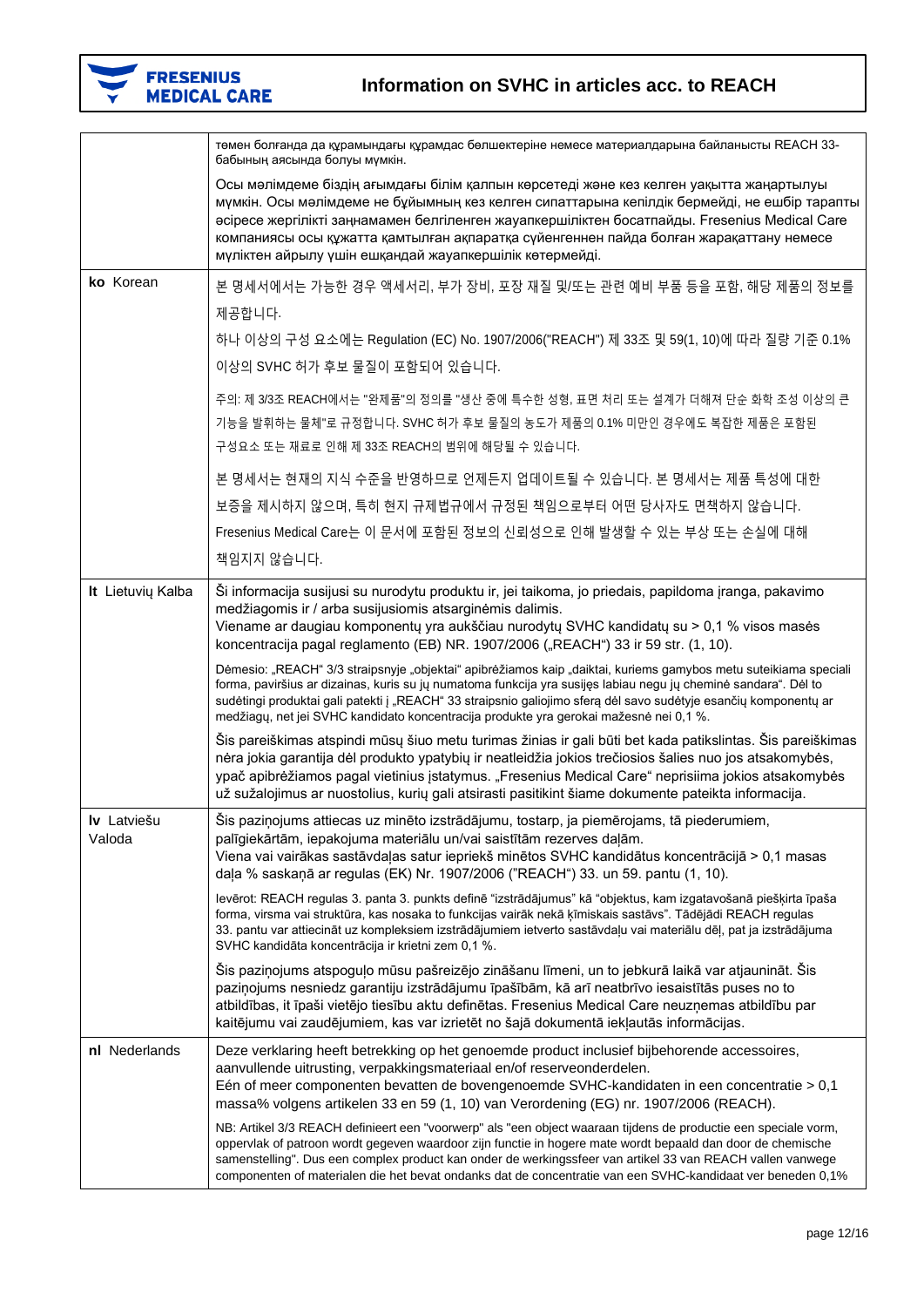

|              | van het product ligt.                                                                                                                                                                                                                                                                                                                                                                                                                                                                         |
|--------------|-----------------------------------------------------------------------------------------------------------------------------------------------------------------------------------------------------------------------------------------------------------------------------------------------------------------------------------------------------------------------------------------------------------------------------------------------------------------------------------------------|
|              | Deze verklaring beschrijft de huidige stand van onze kennis en kan op elk gewenst moment worden<br>bijgewerkt. Deze verklaring is geen garantie van producteigenschappen noch ontheft het enige partij<br>van haar verantwoordelijkheden, in het bijzonder van naleving van lokale wetgeving. Fresenius Medical<br>Care aanvaardt geen enkele aansprakelijkheid voor letsel of verlies dat kan voortvloeien uit het<br>vertrouwen op informatie in dit document.                              |
| no Norsk     | Dette utsagnet refererer til det nevnte produktet, inkludert, hvis det er aktuelt, dets tilbehør, ekstrautstyr,<br>emballasjemateriale og / eller relaterte reservedeler.                                                                                                                                                                                                                                                                                                                     |
|              | En eller flere komponenter inneholder ovennevnte SVHC-kandidater i en konsentrasjon > $0,1$<br>masseprosent i henhold til artikkel 33 og 59 (1, 10) av direktiv (EC) nr. 1907/2006 ("REACH").                                                                                                                                                                                                                                                                                                 |
|              | NB: Artikkel 3/3 REACH definerer "artikler" som "objekter som under produksjon er gitt en spesiell form, overflate<br>eller design som bestemmer det funksjon i større grad enn dets kjemiske sammensetning". Komplekse produkter kan<br>dermed komme innenfor omfanget til artikkel 33 REACH på grunn av inkluderte komponenter eller materialer, selv<br>når konsentrasjonen av en SVHC-kandidat er langt under 0,1 % av produktet.                                                         |
|              | Dette utsagnet representerer vår nåværende kunnskap, og kan bli oppdatert til enhver tid. Dette<br>utsagnet utgjør verken noen garanti for noen produktegenskaper eller fritar noen parter fra sitt ansvar,<br>spesielt som definert av lokal lovgivning. Fresenius Medical Care påtar seg ikke noe ansvar for<br>personskader eller tap som skyldes at man baserer seg på informasjonen i dette dokumentet.                                                                                  |
| pl Polski    | Niniejsza deklaracja dotyczy niniejszego produktu, w tym w stosownych przypadkach jego akcesoriów,<br>sprzętu dodatkowego, materiału opakowaniowego i/lub powiązanych części zapasowych.<br>Co najmniej jeden z komponentów zawiera wyżej podanych kandydatów SVHC w stężeniu > 0,1%<br>masy produktu według art. 33 i 59 (1, 10) rozporządzenia (WE) nr 1907/2006 ("REACH").                                                                                                                 |
|              | UWAGA: Art. 3/3 rozporządzenia REACH definiuje "wyroby" jako "przedmioty, który podczas produkcji otrzymują<br>określony kształt, powierzchnię, konstrukcję lub wygląd zewnętrzny, co decyduje o ich funkcji w stopniu większym niż<br>jego skład chemiczny". Oznacza to, że produkty złożone mogą podlegać zapisom art. 33 REACH z powodu<br>uwzględnionych w nich komponentów lub materiałów, nawet jeśli stężenie kandydata SVHC znajduje się znacznie<br>poniżej 0,1% masy tego produktu. |
|              | Niniejsza deklaracja odzwierciedla stan naszej obecnej wiedzy i w każdej chwili może zostać<br>zaktualizowana. Niniejsza deklaracja nie stanowi gwarancji właściwości żadnego produktu, ani nie<br>zwalnia żadnej strony z jej obowiązków, zwłaszcza określonych w lokalnych przepisach. Firma<br>Fresenius Medical Care nie odpowiada za obrażenia ciała lub straty mogące wynikać z opierania się na<br>informacjach zawartych w niniejszym dokumencie.                                     |
| pt Português | Esta declaração refere-se ao produto mencionado, incluindo, conforme aplicável, os seus acessórios,<br>equipamento adicional, material de embalagem e/ou peças sobresselentes relacionadas.<br>Um ou mais componentes contêm os candidatos SVHC, mencionados acima, numa concentração > 0,1<br>massa% de acordo com o Artigo 33 e 59 (1, 10) do regulamento (CE) nº 1907/2006 ("REACH").                                                                                                      |
|              | NB: O artigo 3/3 REACH define "artigos" como "objetos aos quais, durante a produção, é dada uma forma, superfície<br>ou desenho específico que é mais determinante para a sua utilização final do que a sua composição química". Deste<br>modo, os produtos complexos podem entrar no âmbito do Artigo 33 REACH devido aos componentes ou materiais<br>incluídos, mesmo se a concentração de um candidato SVHC estiver bem abaixo de 0,1 % do produto.                                        |
|              | Esta declaração representa o nosso estado atual de conhecimento e pode ser atualizada a qualquer<br>momento. Esta declaração não representa uma garantia de qualquer propriedade do produto, nem<br>desobriga as partes de suas responsabilidades, especialmente as definidas pela legislação local. A<br>Fresenius Medical Care não aceita a responsabilidade por lesões ou perdas que possam ocorrer devido<br>à confiança na informação contida neste documento.                           |
| ro Română    | Această declarație se referă la produsul indicat inclusiv, acolo unde este aplicabil, tuturor accesoriilor<br>sale, echipamentelor suplimentare, materialelor de ambalare si/sau pieselor de schimb conexe.<br>Unul sau mai multe ingrediente conțin Candidații SVHC indicați anterior într-o concentrație de > 0,1<br>mass% conform Articolului 33 și 59 (1, 10) din Reglementarea (CE) Nr. 1907/2006 ("REACH").                                                                             |
|              | NB: Articolul 3/3 REACH definește "articolele" ca fiind "obiecte cărora li se oferă pe parcursul producției o formă, o<br>suprafață sau un design special, care determină funcționalitatea sa în mai mare măsură decât compoziția sa<br>chimică". Astfel, produsele complexe pot intra sub incidența Articolului 33 REACH datorită componentelor sau<br>materialelor incluse, chiar și atunci când concentrația unui Candidat SVHC este mult sub 0,1 % din produs.                            |
|              | Această declarație reprezintă nivelul cunoștințelor noastre actuale și poate fi actualizat oricând. Această<br>declarație nu reprezintă nicio o garanție referitoare la proprietățile produsului și nici nu exonerează una                                                                                                                                                                                                                                                                    |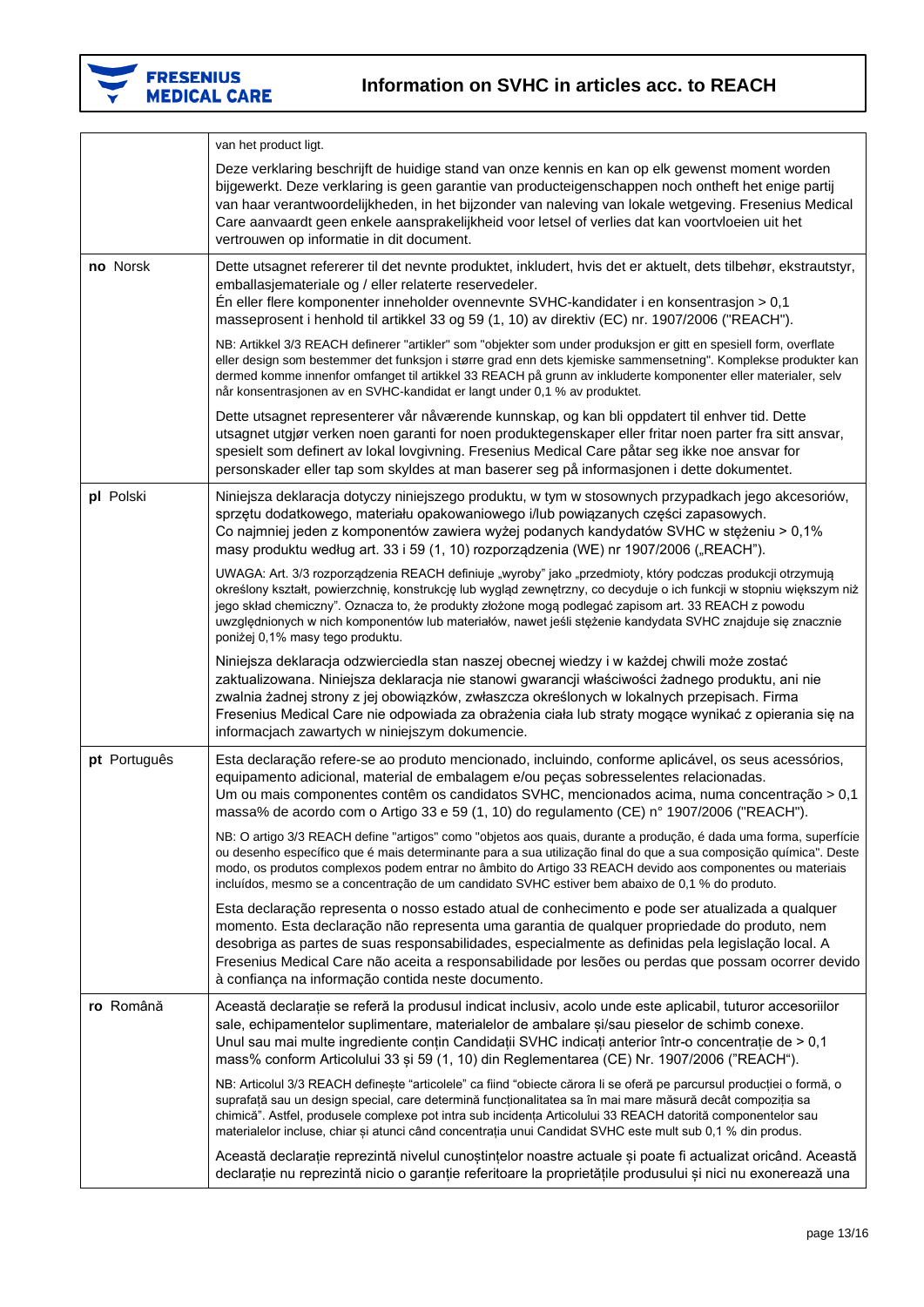

**F** 

# FRESENIUS<br>MEDICAL CARE

|                       | dintre părți de responsabilități, mai ales conform definițiilor legislației locale. Fresenius Medical Care nu<br>își asumă nicio răspundere pentru vătămările sau pierderile ce pot apărea ca urmare a utilizării ca<br>fundament a informațiilor conținute de acest document.                                                                                                                                                                                                                                               |
|-----------------------|------------------------------------------------------------------------------------------------------------------------------------------------------------------------------------------------------------------------------------------------------------------------------------------------------------------------------------------------------------------------------------------------------------------------------------------------------------------------------------------------------------------------------|
| ru Russkij            | Данное положение относится к поименованному продукту, включая, в том или ином случае, его<br>комплектующие, дополнительное оборудование, упаковочный материал и/или соответствующие<br>запасные части.<br>Один или несколько компонентов содержат вышеупомянутые потенциально особо опасные<br>вещества в концентрации > 0.1 % массы в соответствии со Статьями 33 и 59 (1, 10) Закона (EC)<br>Nº 1907/2006 («REACH»).                                                                                                       |
|                       | Обратить внимание: Статья 3/3 закона REACH определяет «товары» как «изделия, которым в процессе<br>производства придается особая форма, поверхность или конструкция, что в большей степени определяет их<br>функцию, нежели химический состав». Поэтому комплексные продукты могут подпадать под действие Статьи<br>33 закона REACH по причине включенных в них компонентов или материалов даже в случае, если<br>концентрация потенциально особо опасных веществах в значительной степени ниже 0.1% от состава<br>продукта. |
|                       | Данное положение основано на нашем текущем уровне знаний и может быть уточнено в любое<br>время. Данное положение не представляет собой гарантии каких-либо характеристик продукта и<br>не освобождает ни одну из сторон от обязательств, особенно тех, которые определены местным<br>законодательством. Компания Fresenius Medical Care не принимает на себя никакой<br>ответственности за ущерб или убытки, которые могут быть понесены в результате использования<br>информации, содержащейся в данном документе.         |
| sk Slovenský<br>jazyk | Toto vyhlásenie sa týka uvedeného produktu vrátane jeho príslušenstva, dodatočného vybavenia,<br>obalového materiálu a/alebo súvisiacich náhradných dielov.<br>Jedna alebo viac zložiek obsahuje vyššie uvedené kandidátske látky SVHC v koncentrácii > 0,1 %<br>hmotnosti podľa článku 33 a 59 (1, 10) nariadenia (ES) č. 1907/2006 ("REACH").                                                                                                                                                                              |
|                       | Poznámka: Článok 3/3 REACH definuje "predmety" ako "objekty", ktoré majú počas výroby špeciálny tvar, povrch<br>alebo konštrukciu, ktoré určujú ich funkciu vo väčšej miere ako jeho chemické zloženie". Takéto zložité výrobky môžu<br>spadať do rozsahu článku 33 nariadenia REACH z dôvodu zahrnutých komponentov alebo materiálov, aj keď<br>koncentrácia kandidátskych látok SVHC je oveľa nižšia ako 0,1 % výrobku.                                                                                                    |
|                       | Toto vyhlásenie predstavuje náš súčasný stav vedomostí a môže byť kedykoľvek aktualizované. Toto<br>vyhlásenie nepredstavuje záruku vlastností produktu, ani nevylučuje žiadne povinnosti žiadnej zmluvnej<br>strany, špeciálne definovaných miestnymi právnymi predpismi. Spoločnosť Fresenius Medical Care<br>nepreberá žiadnu zodpovednosť za zranenie alebo stratu, ktoré môžu vzniknúť v súvislosti s<br>dôveryhodnosťou informácií obsiahnutých v tomto dokumente.                                                     |
| sl Slovenski          | Ta izjava se nanaša na navedeni izdelek, po potrebi vključno z dodatki, dodatno opremo, embalažo<br>in/ali povezanimi rezervnimi deli.<br>Ena komponenta ali več vsebuje zgoraj navedene potencialne snovi SVHC v koncentraciji<br>$> 0.1$ masnega odstotka v skladu s členoma 33 in 59 (1, 10) Uredbe (ES) št. 1907/2006 (»REACH«).                                                                                                                                                                                         |
|                       | Opomba: Člen 3(3) Uredbe REACH opredeljuje »izdelke« kot »predmete, ki med proizvodnjo dobijo posebno obliko<br>ali površino, ki bolj določa njegovo funkcijo kot njegova kemična sestava«. Tako lahko kompleksni izdelki sodijo v<br>obseg člena 33 Uredbe REACH zaradi vključenih komponent ali materialov, četudi je koncentracija potencialne snovi<br>SVHC precej pod 0,1 % izdelka.                                                                                                                                    |
|                       | Ta izjava predstavlja naše trenutno stanje znanja in jo je mogoče kadar koli posodobiti. Ta izjava ne<br>predstavlja jamstva za nobeno značilnost proizvodov ali razrešuje odgovornosti nobene stranke, zlasti<br>opredeljene z lokalno zakonodajo. Fresenius Medical Care ne sprejme nobene odgovornosti za telesne<br>poškodbe ali škodo, do katere lahko pride zaradi zanašanja na informacije, vsebovane v tem<br>dokumentu.                                                                                             |
| sr Srpski             | Ova izjava se odnosi na imenovani proizvod, uključujući, prema primeni, njegov pribor, dodatnu opremu,<br>ambalažni materijal i/ili povezane rezervne delove.<br>Jedna ili više komponenti sadrže gore navedene SVHC kandidate u koncentraciji > 0,1 masenih % u<br>skladu sa članom 33 i 59 (1, 10) propisa (EZ) br. 1907/2006 ("REACH").                                                                                                                                                                                   |
|                       | Dodatna napomena: Član 3/3 REACH definiše "artikle" kao "predmete koji tokom proizvodnje dobijaju poseban oblik,<br>površinu ili dizajn koji određuje funkciju predmeta u većoj meri nego što to čini njegov hemijski sastav". Tako složeni<br>proizvodi mogu biti uključeni u opseg člana 33 REACH zbog sadržanih komponenti ili materijala, čak i kada je<br>koncentracija SVHC kandidata daleko ispod 0,1% proizvoda.                                                                                                     |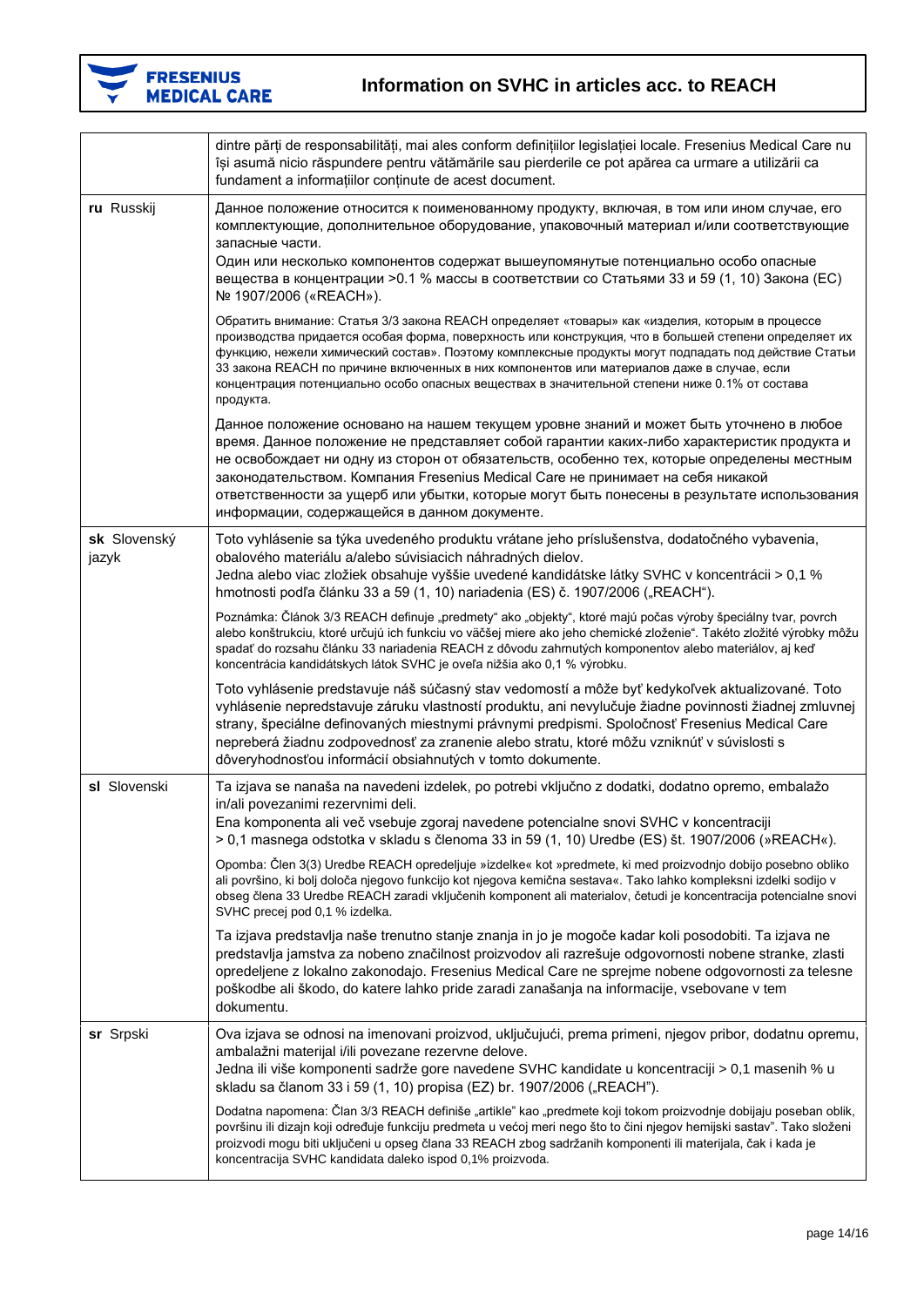

|                | Ova izjava predstavlja naša trenutna saznanja i može biti ažurirana u bilo kom trenutku. Ova izjava ne<br>predstavlja garanciju u pogledu bilo kog svojstva proizvoda niti oslobađa bilo koju stranu od njenih<br>odgovornosti, naročito onih koje su definisane lokalnim zakonima. Kompanija Fresenius Medical Care<br>ne prihvata odgovornost za povredu ili gubitak koji može proisteći iz oslanjanja na informacije u ovom<br>dokumentu. |
|----------------|----------------------------------------------------------------------------------------------------------------------------------------------------------------------------------------------------------------------------------------------------------------------------------------------------------------------------------------------------------------------------------------------------------------------------------------------|
| sv Svenska     | Detta uttalande gäller den identifierade produkten, inklusive eventuella tillbehör, extrautrustning,<br>förpackningsmaterial och/eller tillhörande reservdelar.<br>En eller flera av komponenterna ovan innehåller identifierade farliga ämnen (SVHC) med en<br>koncentration på > 0,1 % av massan enligt artikel 33 och 59 (1, 10) i förordning (EG) nr. 1907/2006<br>("REACH").                                                            |
|                | OBS: REACH-artikel 3/3 definierar "artiklar" som "objekt som vid produktion erhåller en viss form, yta eller<br>utformning, som bestämmer dess funktion i större utsträckning än dess kemiska sammansättning". Alltså kan<br>sammansatta produkter omfattas av REACH-artikel 33 på grund av de komponenter eller material som ingår, även<br>om koncentrationen av ett farligt ämne (SVHC) är mycket lägre än 0,1 % för hela produkten.      |
|                | Detta uttalande representerar vår aktuella kunskap och kan ändras när som helst. Uttalandet utgör<br>ingen garanti gällande en produkts egenskaper och befriar inte heller någon part från sitt ansvar, särskilt<br>inte det ansvar som regleras av lokal lagstiftning. Fresenius Medical Care tar inget ansvar för eventuella<br>skador eller förluster som uppstår på grund av man förlitar sig på informationen i detta dokument.         |
| tr Türkçe      | Bu beyan adı geçen ürün ve eğer varsa bu ürüne ait aksesuarlara, ilave ekipmana, ambalaj<br>malzemelerine ve/veya bu ürünle ilgili yedek parçalara atıf yapmaktadır.<br>Bir veya birden fazla komponent, yukarıda anılan SVHC Adaylarını, Yönetmelik (EC) No. 1907/2006<br>("REACH"), Madde 33 ve 59 (1, 10) uyarınca kütle yoğunluğu %'si > 0,1'dir.                                                                                        |
|                | NB: REACH Madde 3/3 "artikeller" ifadesini, "üretimi sırasında, özel bir şekil, yüzey veya tasarım verilen ve bu<br>özelliklerin işlevi belirlemede kimyasal kompozisyondan fazla etkili olduğu nesneler" olarak tanımlamaktadır. Bu<br>nedenle karmaşık ürünler, SVHC Adayının konsantrasyonu ürünün %0,1'inin çok daha altında olsa dahi, içerdikleri<br>komponentler veya materyaller nedeniyle REACH Madde 33 kapsamına girebilir.       |
|                | Bu beyan sahip olduğumuz bilginin mevcut durumunu yansıtmaktadır ve herhangi bir zamanda<br>güncellenebilir. Bu beyan ürünün herhangi bir özelliğinin garantisini vermediği gibi tarafları, özellikle<br>yerel yönetmeliklerde tanımlananlardan sorumluluklarından muaf tutmaz. Fresenius Medical Care bu<br>belgedeki bilgilere güvenilmesi sonucunda ortaya çıkabilecek yaralanma veya kayıp konusunda hiçbir<br>sorumluluk kabul etmez.   |
| zh-cn Zhongwen | 本声明适用于提到的产品,包括(如适用)附件、额外设备、包装材料和/或相关零备件。                                                                                                                                                                                                                                                                                                                                                                                                     |
|                | 根据法规 (EC) No. 1907/2006 ("REACH") 第 33 和 59 (1, 10) 条款,一个或多个组件包含上述提到的浓度大于 0.1%<br>(质量分数)的高度关注物质(SVHC)。                                                                                                                                                                                                                                                                                                                                       |
|                | 注意:根据 REACH 法规第 3/3 条款,"物品"的定义是"某一产品在生产过程中被赋予了一定的形状、外观或设计,与其化学成分相<br>比,其形状、外观或设计在更大程度上决定了其功能。" 因此,复杂产品,由于含有组件或材料,即便高度关注物质(SVHC)的浓<br>度远低于产品的 0.1%,也可能属于 REACH 法规第 33 条款的范畴。                                                                                                                                                                                                                                                                  |
|                | 本声明代表我们当前的知识状态,可能会随时更新。本声明不代表任何产品属性保证,也不向任何方承诺其责任,尤<br>其是当地法律规定的责任。Fresenius 医疗保健公司对于因信任本文档中包含的信息而引起的任何伤害或损失不承担<br>任何责任。                                                                                                                                                                                                                                                                                                                     |
| zh-tw Twi      | 本聲明涉及所述產品,包括其附件、附加裝備、包裝材料和/或相關備件(如有)。<br>依照法規 (EC) No. 1907/2006 (「REACH」) 第33與59條 (1、10),一或多個組件含有上述SVHC列項的濃度超過<br>0.1% (質量分數)。                                                                                                                                                                                                                                                                                                              |
|                | 注意:REACH第三條第三款將「成品」定義為「經過製造過程被賦予一特定形狀、外型或是設計的物體,且此特定形狀、外型或是設<br>計較其化學成分更大程度地決定其功能」。因此,即使SVHC列項的濃度遠低於產品的0.1%,由於所含組件或材料,複雜產品可能仍<br>屬於REACH第33條的範圍內。                                                                                                                                                                                                                                                                                            |
|                | 本聲明代表我司現有知識水平,可隨時更新。本聲明既不保障任何產品特性,亦不免除任何一方的責任,尤其是涉及                                                                                                                                                                                                                                                                                                                                                                                          |